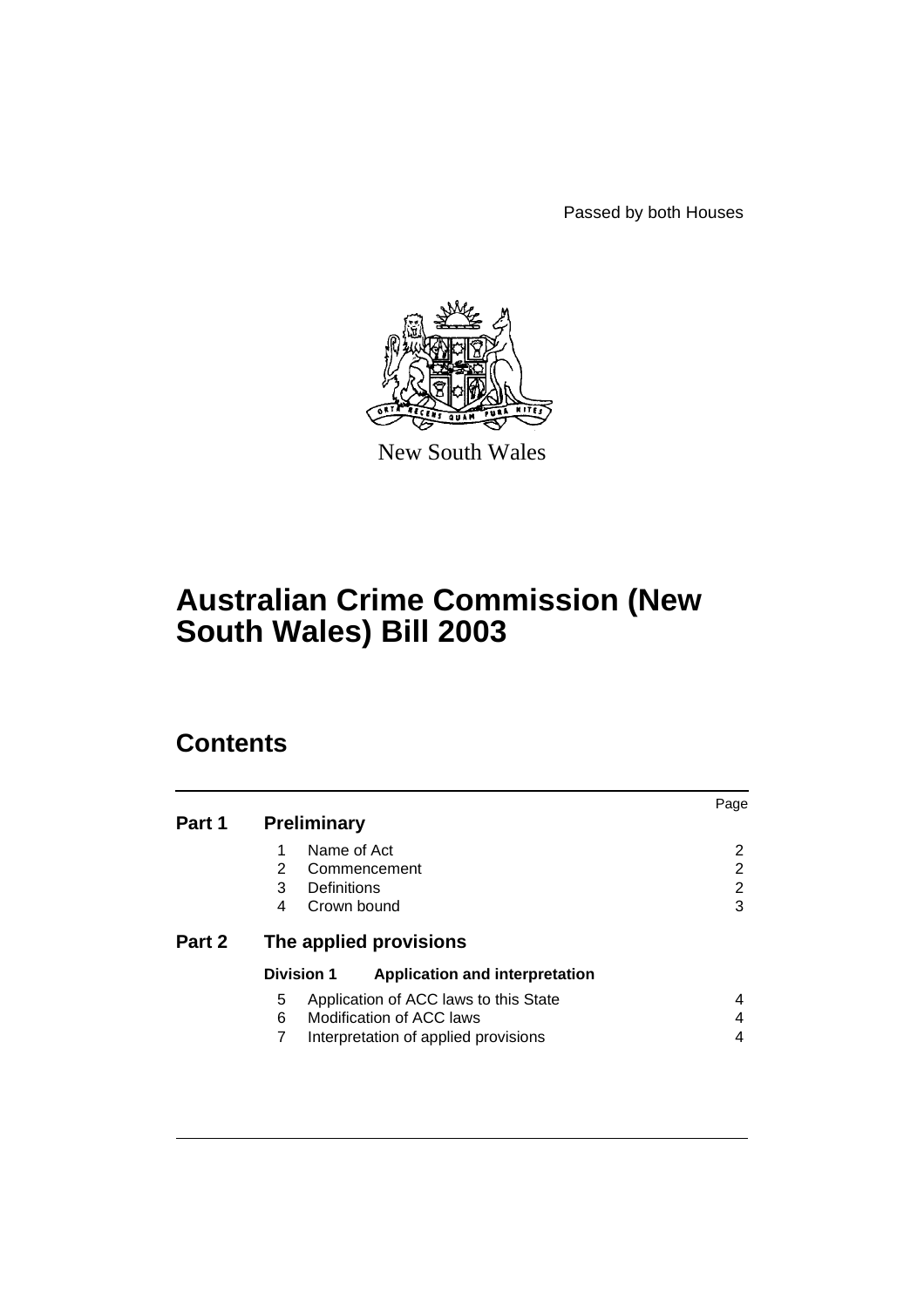**Contents** 

|                   |                 |                                                                                                       | Page           |
|-------------------|-----------------|-------------------------------------------------------------------------------------------------------|----------------|
|                   |                 | <b>Conferral of functions</b><br><b>Division 2</b>                                                    |                |
|                   | 8               | Functions under applied provisions                                                                    | 4              |
|                   | 9               | Consent of Board may be needed before functions can be<br>performed                                   | 5              |
|                   | 10              | Functions not affected by State laws                                                                  | 5              |
|                   | 11              | Extent to which functions are conferred                                                               | 5              |
|                   | 12 <sup>2</sup> | Functions of federal judicial officers                                                                | 5              |
|                   | 13              | Delegations under ACC Act                                                                             | 6              |
|                   |                 | <b>Division 3</b><br><b>Provisions about offences</b>                                                 |                |
|                   | 14              | Object of this Division                                                                               | 6              |
|                   | 15              | Application of Commonwealth criminal laws to offences<br>against applied provisions                   | 6              |
|                   | 16              | Functions and powers conferred on Commonwealth                                                        |                |
|                   |                 | officers and authorities relating to offences                                                         | 7              |
|                   | 17              | Double jeopardy                                                                                       | $\overline{7}$ |
| Part <sub>3</sub> |                 |                                                                                                       |                |
|                   | <b>General</b>  |                                                                                                       |                |
|                   | 18              | Arrangements for Board to obtain information or intelligence                                          | 8              |
|                   | 19              | Administrative arrangements with Commonwealth                                                         | 8              |
|                   | 20              | Judges to perform functions under ACC Act                                                             | 8              |
|                   | 21              | Things done for multiple purposes                                                                     | 8              |
|                   | 22              | Regulations                                                                                           | 8              |
|                   | 23              | Repeal of National Crime Authority (State Provisions)<br>Act 1984 No 157 and National Crime Authority |                |
|                   |                 | (State Provisions) Regulation 2000                                                                    | 8              |
|                   | 24              | Amendment of other Acts and instruments                                                               | 9              |
|                   | 25              | Savings, transitional and other provisions                                                            | 9              |
|                   | 26              | <b>Review of Act</b>                                                                                  | 9              |
| <b>Schedules</b>  |                 |                                                                                                       |                |
|                   | 1               | Amendment of other Acts and instruments                                                               | 10             |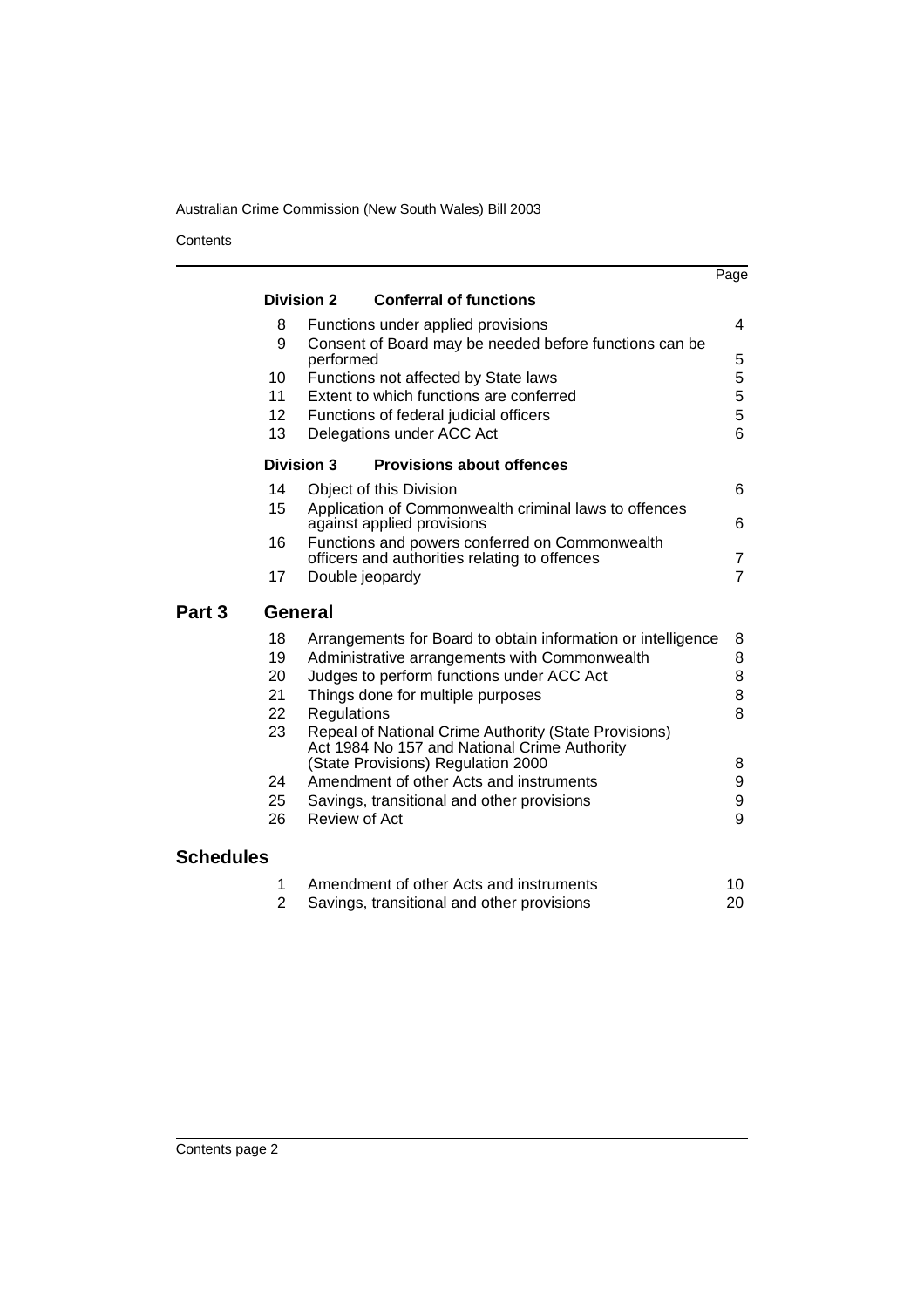*I certify that this PUBLIC BILL, which originated in the LEGISLATIVE ASSEMBLY, has finally passed the LEGISLATIVE COUNCIL and the LEGISLATIVE ASSEMBLY of NEW SOUTH WALES.*

> *Clerk of the Legislative Assembly. Legislative Assembly, Sydney, , 2003*



New South Wales

# **Australian Crime Commission (New South Wales) Bill 2003**

Act No , 2003

An Act to make provision for the operation of the Australian Crime Commission in New South Wales; to repeal the *National Crime Authority (State Provisions) Act 1984*; and to make consequential amendments to various Acts.

*I have examined this Bill, and find it to correspond in all respects with the Bill as finally passed by both Houses.*

*Chairman of Committees of the Legislative Assembly.*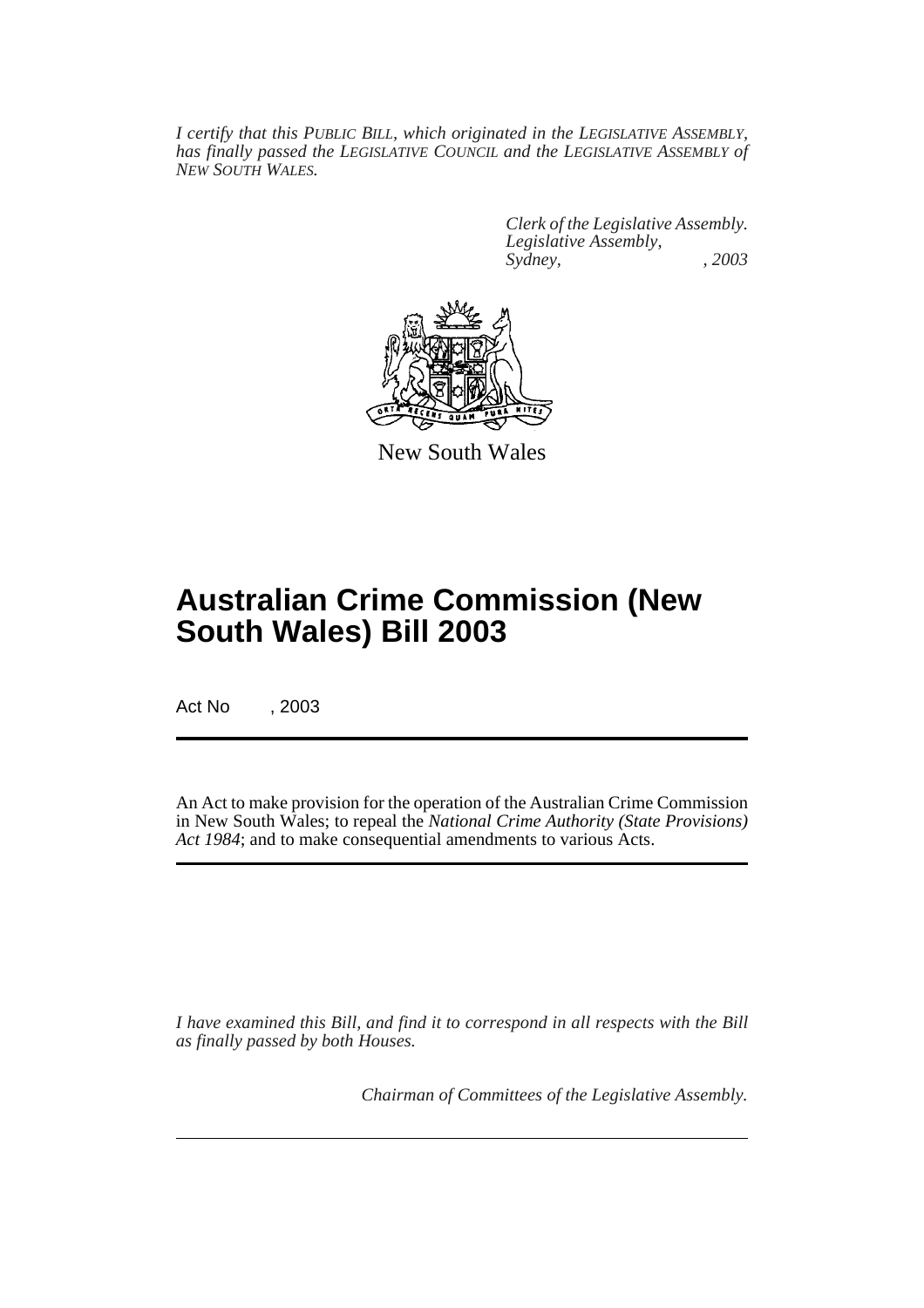Part 1 Preliminary

## **The Legislature of New South Wales enacts:**

# <span id="page-3-1"></span><span id="page-3-0"></span>**Part 1 Preliminary**

## **1 Name of Act**

This Act is the *Australian Crime Commission (New South Wales) Act 2003*.

## <span id="page-3-2"></span>**2 Commencement**

- (1) This Act commences on the date of assent to this Act, except as provided by subsection (2).
- (2) Schedule 1.32 commences, or is taken to have commenced, on the commencement of Schedule 7 [8] to the *State Revenue Legislation Amendment Act 2002*.

## <span id="page-3-3"></span>**3 Definitions**

(1) In this Act:

*ACC Act* means the *Australian Crime Commission Act 2002* of the Commonwealth.

**Note.** That Act was originally known as the National Crime Authority Act 1984.

#### *ACC laws* means:

- (a) the ACC Act, and
- (b) all regulations, directions and guidelines in force under the ACC Act.

*applied provisions* means the ACC laws that apply as a law of this State because of section 5, including any modification under this Act.

#### *Commonwealth body or person* means:

- (a) the ACC, or
- (b) the Board, or
- (c) the Chair of the Board, or
- (d) a member of the Board, or
- (e) the Inter-Governmental Committee, or
- (f) the CEO, or
- (g) a member of the staff of the ACC, or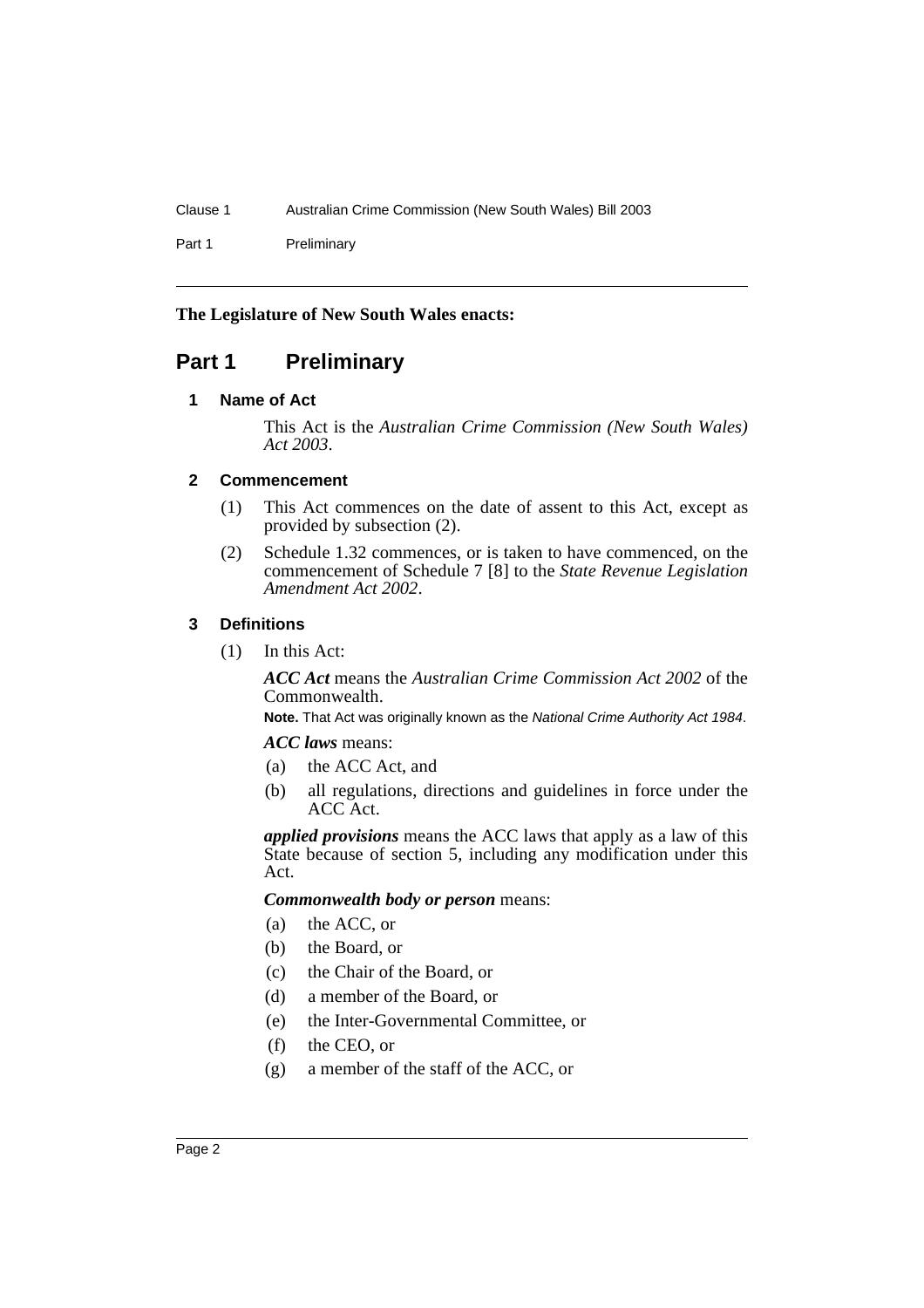Australian Crime Commission (New South Wales) Bill 2003 Clause 4

Preliminary **Part 1** 

- (h) an examiner, or
- (i) a Judge of the Federal Court, or
- (j) a Federal Magistrate.

*confer* includes to impose.

*Federal Magistrate* means a Federal Magistrate (including the Chief Federal Magistrate) who holds office under the *Federal Magistrates Act 1999* of the Commonwealth.

*function* includes a power or duty.

*modification* includes an addition, omission or substitution.

*perform* includes to exercise.

- (2) If this Act uses a term that is given a meaning in section 4 of the ACC Act, the term has the same meaning in this Act unless the contrary intention appears.
- (3) In this Act, a reference to a Commonwealth Act includes a reference to:
	- (a) the Commonwealth Act, as amended and in force for the time being, and
	- (b) an Act enacted in substitution for that Act and, if it is amended, as amended and in force for the time being.
- (4) Notes included in this Act do not form part of this Act.

#### <span id="page-4-0"></span>**4 Crown bound**

This Act and the applied provisions bind the Crown in right of New South Wales and, in so far as the legislative power of Parliament permits, the Crown in all of its other capacities.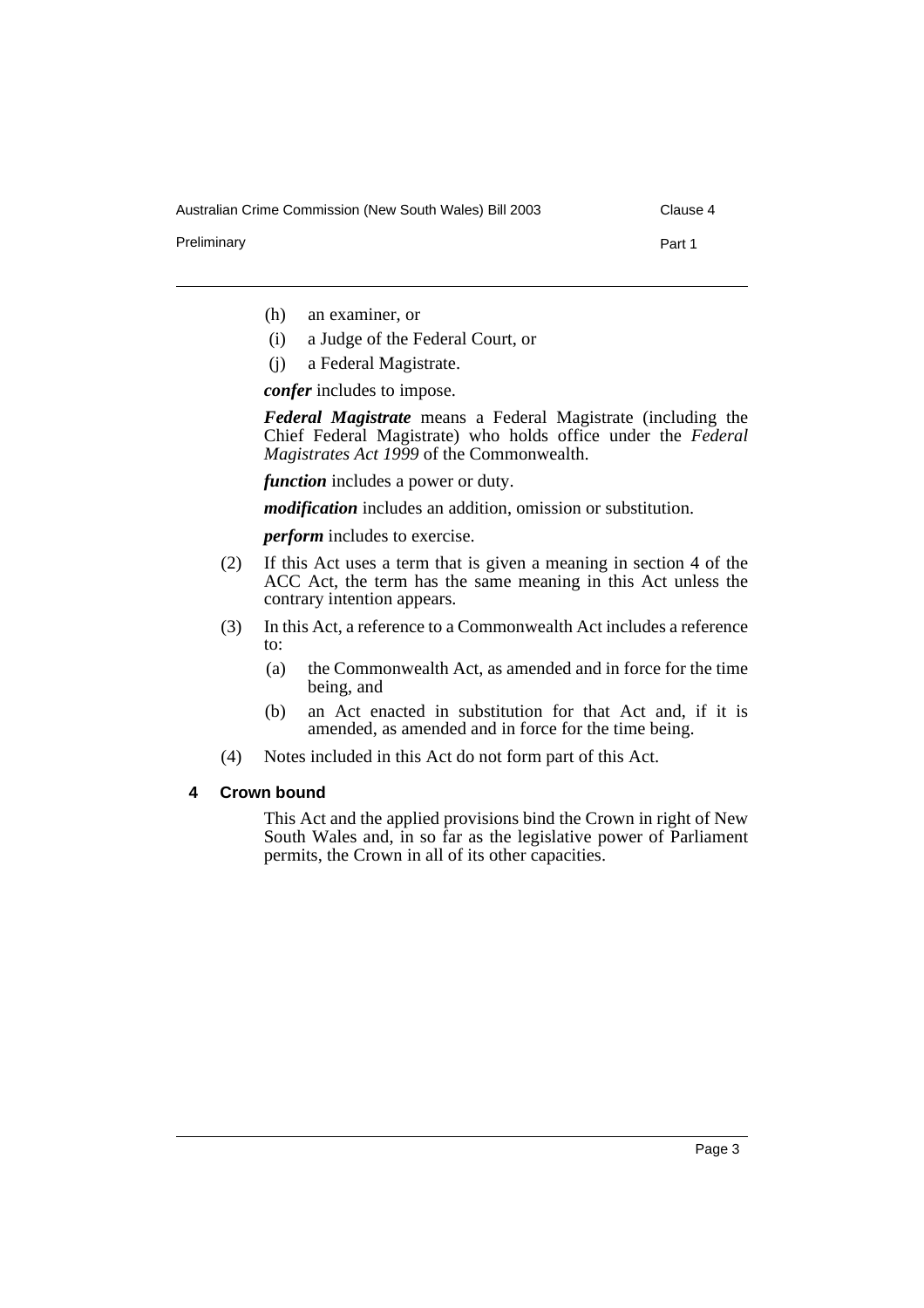Part 2 The applied provisions

# <span id="page-5-0"></span>**Part 2 The applied provisions**

## <span id="page-5-2"></span><span id="page-5-1"></span>**Division 1 Application and interpretation**

## **5 Application of ACC laws to this State**

- (1) The ACC laws, as modified under this Act, apply as a law of this State as if references in them to a federally relevant criminal activity were references to a relevant criminal activity in so far as the serious and organised crime is, or the serious and organised crimes are or include, an offence or offences against a law of the State (irrespective of whether that offence or those offences have a federal aspect).
- (2) This section has effect in relation to the ACC laws as in force for the time being.

## <span id="page-5-3"></span>**6 Modification of ACC laws**

- (1) The regulations may modify the ACC laws for the purposes of this Act.
- (2) Without limiting subsection (1), the regulations may provide that the ACC laws apply under section  $5(1)$  as if an amendment to the ACC laws:
	- (a) made by a law of the Commonwealth, and
	- (b) specified in the regulations,

had not taken effect.

#### <span id="page-5-4"></span>**7 Interpretation of applied provisions**

- (1) The *Acts Interpretation Act 1901* of the Commonwealth applies as a law of this State in relation to the applied provisions as if the applied provisions were a Commonwealth Act or were regulations under a Commonwealth Act, as the case requires.
- (2) The *Interpretation Act 1987* of New South Wales does not apply in relation to the applied provisions.

## <span id="page-5-6"></span><span id="page-5-5"></span>**Division 2 Conferral of functions**

#### **8 Functions under applied provisions**

A Commonwealth body or person has the functions conferred on that body or person under the applied provisions.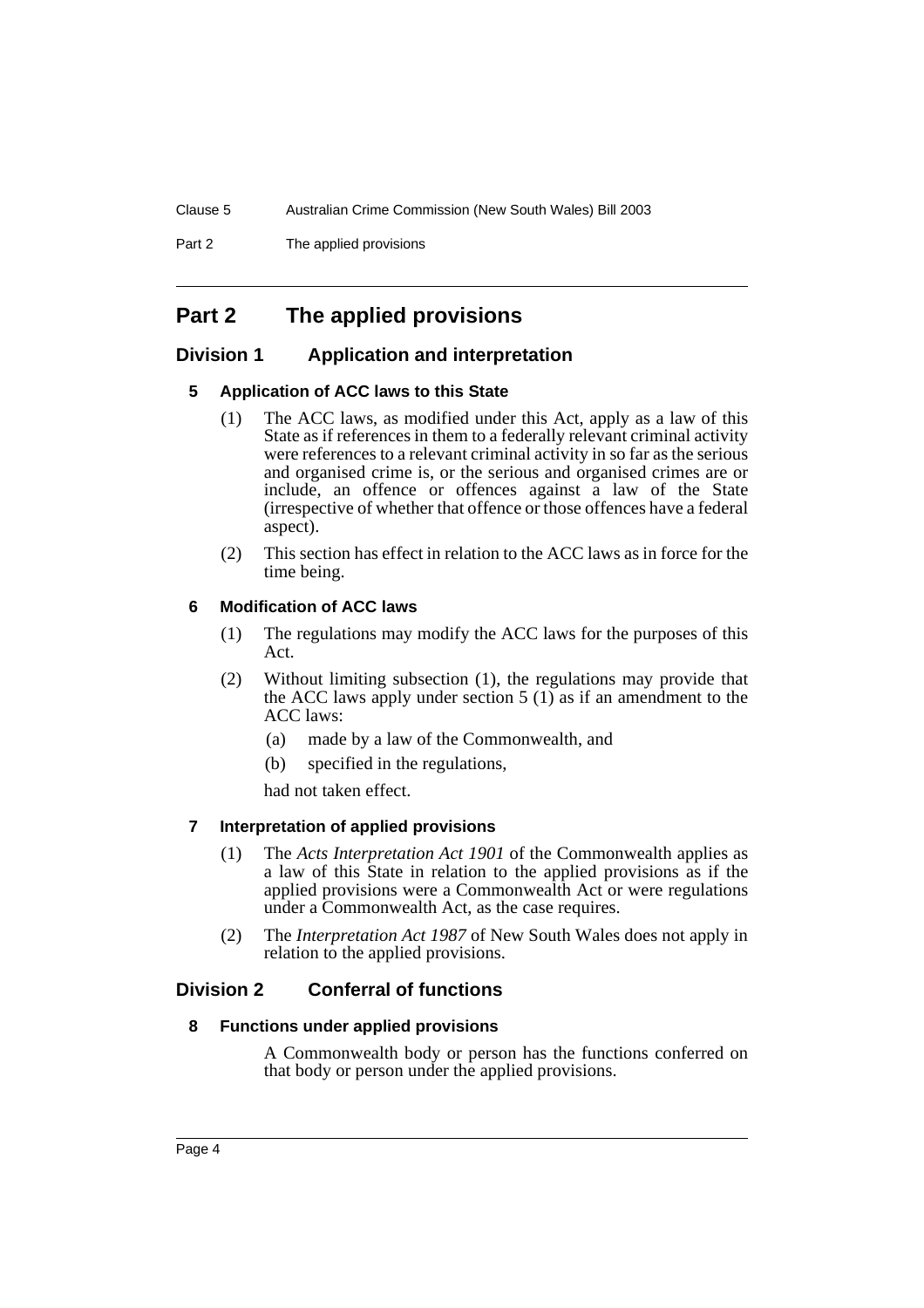| Australian Crime Commission (New South Wales) Bill 2003 | Clause 9 |
|---------------------------------------------------------|----------|
| The applied provisions                                  | Part 2   |

#### <span id="page-6-0"></span>**9 Consent of Board may be needed before functions can be performed**

The conferral of a function on a Commonwealth body or person by this Part is subject to any provision of the ACC Act that requires the consent of the Board before the function can be performed.

#### <span id="page-6-1"></span>**10 Functions not affected by State laws**

A Commonwealth body or person is not precluded by any law of the State from performing a function conferred by this Part.

#### <span id="page-6-2"></span>**11 Extent to which functions are conferred**

- (1) This Part does not purport to impose any duty on a Commonwealth body or person to perform a function if the imposition of the duty would be beyond the legislative power of the Parliament of the State.
- (2) This section does not limit the operation of section 12 of this Act or of section 31 of the *Interpretation Act 1987*.

#### <span id="page-6-3"></span>**12 Functions of federal judicial officers**

(1) In this section:

*federal judicial officer* means a Judge of the Federal Court or a Federal Magistrate.

- (2) A function conferred on a federal judicial officer by the applied provisions is conferred on the federal judicial officer in a personal capacity and not as a court or a member of a court. The federal judicial officer need not accept the function conferred.
- (3) Anything done or made by a federal judicial officer under the applied provisions has effect only by virtue of the applied provisions and is not to be taken by implication to be done or made by a court.
- (4) A federal judicial officer performing a function under the applied provisions has the same protection and immunity as if he or she were performing that function as, or as a member of, a court (being the court of which the federal judicial officer is a member).
- (5) A function conferred on the Federal Court by the applied provisions is taken to be conferred on a Judge of the Federal Court and subsections (2) and (4) apply to that function.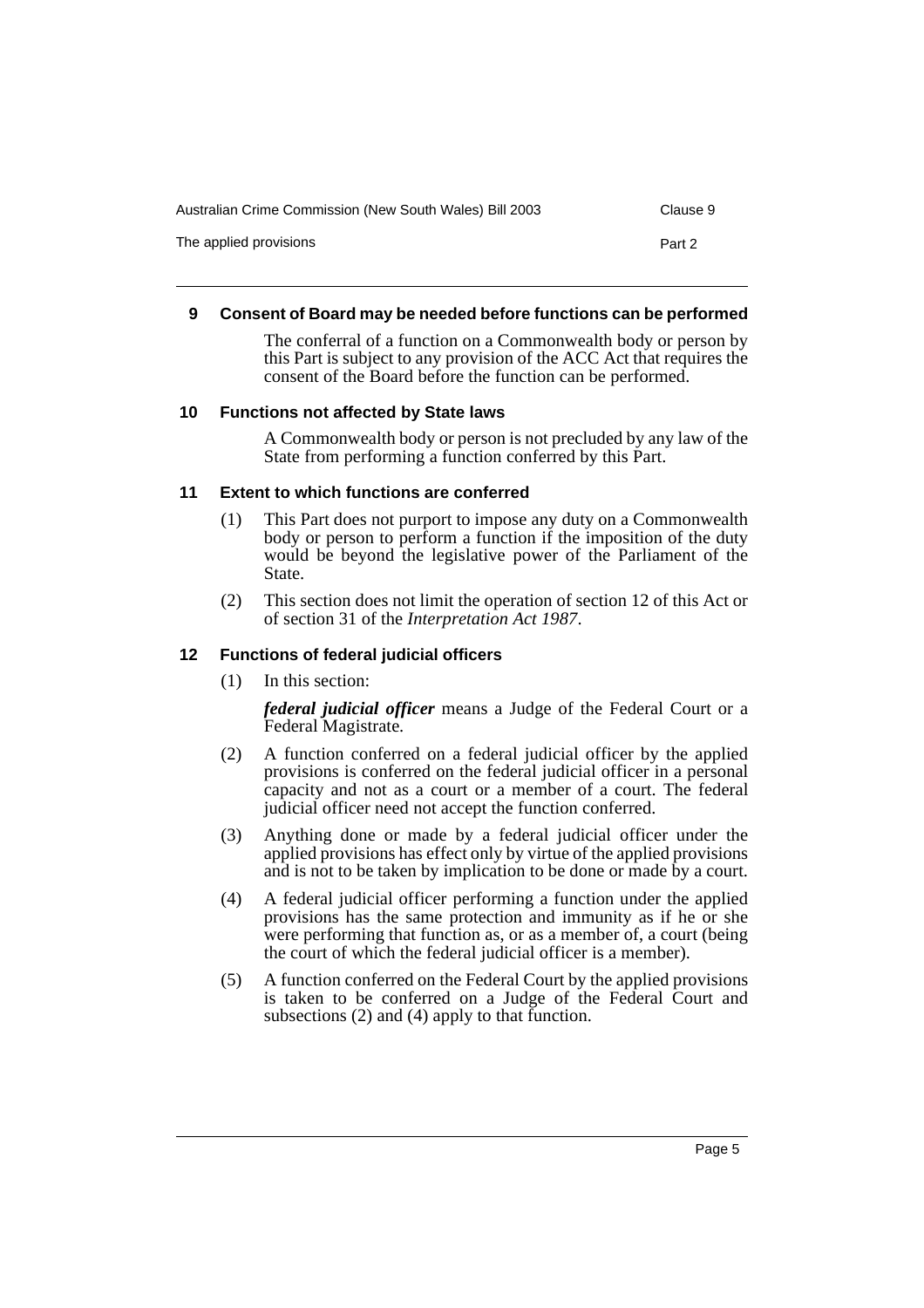Part 2 The applied provisions

#### <span id="page-7-0"></span>**13 Delegations under ACC Act**

Any delegation by a Commonwealth body or person under the ACC Act is taken to extend to, and have effect for the purposes of, the corresponding provision of the applied provisions.

## <span id="page-7-1"></span>**Division 3 Provisions about offences**

#### <span id="page-7-2"></span>**14 Object of this Division**

- (1) The object of this Division is to provide for an offence against the applied provisions to be treated as if it were an offence against a law of the Commonwealth.
- (2) The purposes for which an offence is to be treated as mentioned in subsection (1) include, for example (but are not limited to):
	- (a) the investigation and prosecution of offences, and
	- (b) the arrest, custody, bail, trial and conviction of offenders or persons charged with offences, and
	- (c) proceedings relating to a matter referred to in paragraph (a) or (b), and
	- (d) appeals and reviews relating to criminal proceedings and to proceedings of the kind referred to in paragraph (c), and
	- (e) the sentencing, punishment and release of persons convicted of offences, and
	- (f) fines, penalties and forfeitures, and
	- (g) liability to make reparation in connection with offences, and
	- (h) proceeds of crime, and
	- (i) spent convictions.

#### <span id="page-7-3"></span>**15 Application of Commonwealth criminal laws to offences against applied provisions**

- (1) The relevant Commonwealth laws apply as laws of this State in relation to an offence against the applied provisions as if those provisions were a law of the Commonwealth and not a law of this State.
- (2) For the purposes of a law of this State, an offence against the applied provisions:
	- (a) is taken to be an offence against the laws of the Commonwealth, in the same way as if those provisions were a law of the Commonwealth, and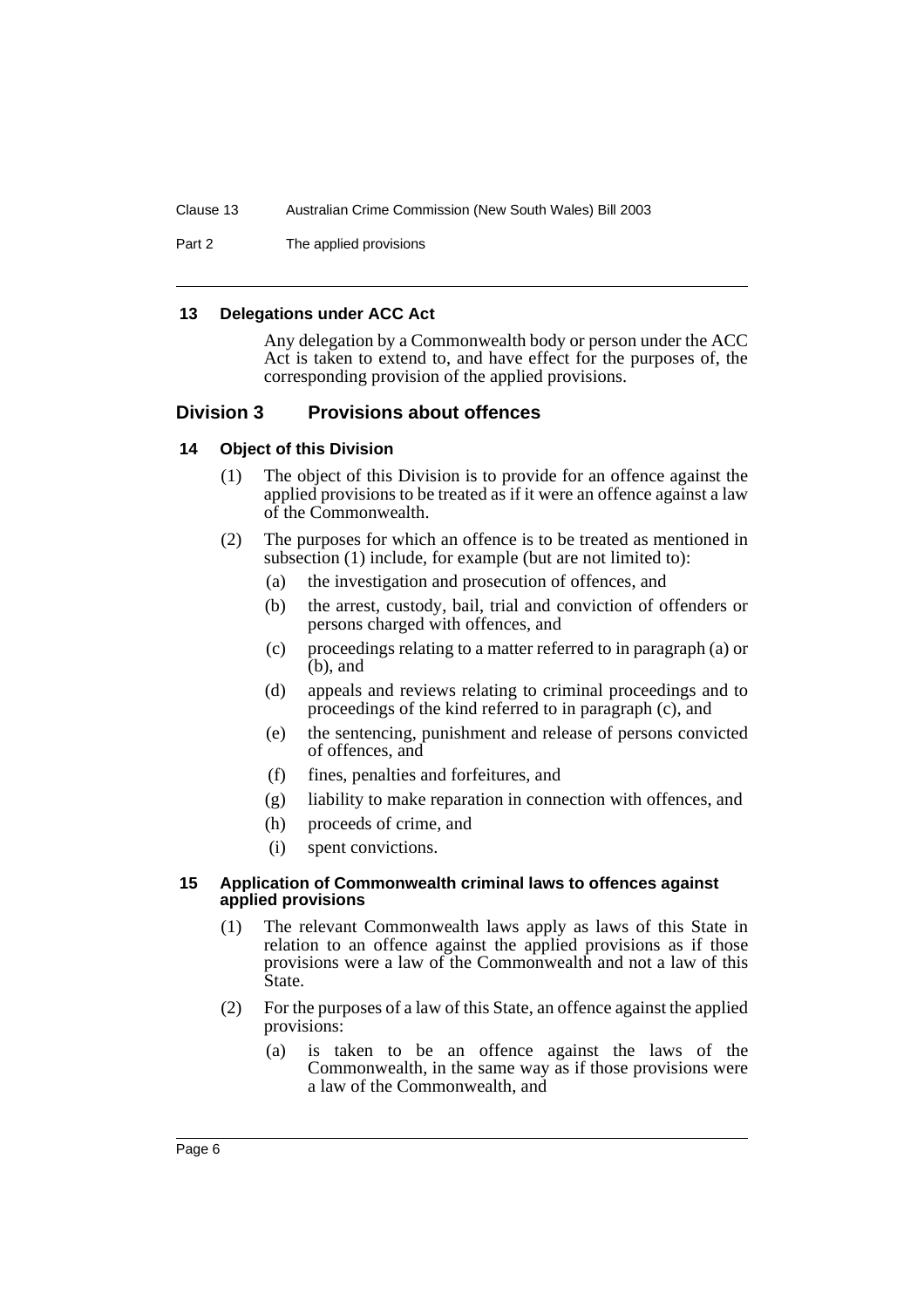| Australian Crime Commission (New South Wales) Bill 2003 | Clause 16 |
|---------------------------------------------------------|-----------|
| The applied provisions                                  | Part 2    |

- (b) is taken not to be an offence against the laws of this State.
- (3) Subsection (2) has effect for the purposes of a law of this State except as provided by the regulations under this Act.
- (4) For the purposes of this section, a reference in a Commonwealth law to a provision of that or another Commonwealth law is taken to be a reference to that provision as applying because of this section.

#### <span id="page-8-0"></span>**16 Functions and powers conferred on Commonwealth officers and authorities relating to offences**

- (1) A Commonwealth law applying because of section 15 that confers on a Commonwealth officer or authority a function or power in relation to an offence against the ACC Act also confers on the officer or authority the same function or power in relation to an offence against the corresponding provision of the applied provisions.
- (2) In performing a function or exercising a power conferred by this section, the Commonwealth officer or authority must act as nearly as practicable as the officer or authority would act in performing or exercising the same function or power in relation to an offence against the corresponding provision of the ACC Act.

## <span id="page-8-1"></span>**17 Double jeopardy**

If:

- (a) an act or omission by a person is an offence under the applied provisions and is also an offence under the ACC Act, and
- (b) the person has been punished for the offence under the ACC Act,

the person is not liable to be punished for the offence under the applied provisions.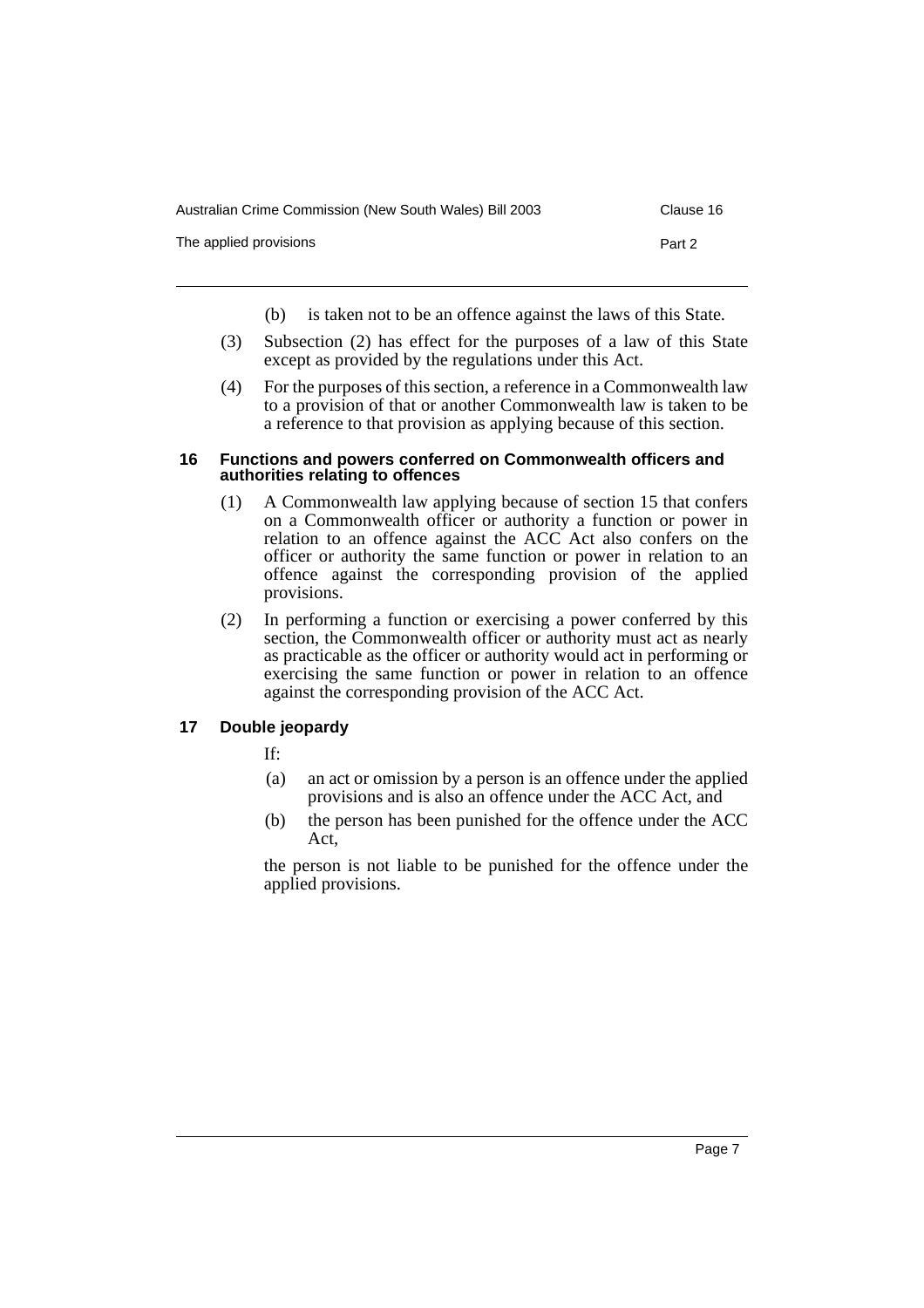Part 3 **General** 

## <span id="page-9-0"></span>**Part 3 General**

#### <span id="page-9-1"></span>**18 Arrangements for Board to obtain information or intelligence**

The Minister may make an arrangement with the Commonwealth Minister for the Board to be given by the State, or an authority of the State, information or intelligence relating to relevant criminal activities.

#### <span id="page-9-2"></span>**19 Administrative arrangements with Commonwealth**

The Minister may make an arrangement with the Commonwealth Minister under which the State will, from time to time as agreed upon under the arrangement, make available a person who is an officer or employee of the State or of an authority of the State or a member of NSW Police, or persons who are such officers, employees or members, to perform services for the ACC.

## <span id="page-9-3"></span>**20 Judges to perform functions under ACC Act**

A Judge of a court of the State may perform functions conferred on the Judge by section 22 (Search warrants), 23 (Application by telephone for search warrants) or 31 (Warrant for arrest of witness) of the ACC Act.

#### <span id="page-9-4"></span>**21 Things done for multiple purposes**

The validity of anything done for the purposes of the applied provisions is not affected only because it was done also for the purposes of the ACC laws.

## <span id="page-9-5"></span>**22 Regulations**

The Governor may make regulations, not inconsistent with this Act, for or with respect to any matter that by this Act is required or permitted to be prescribed or that is necessary or convenient to be prescribed for carrying out or giving effect to this Act.

#### <span id="page-9-6"></span>**23 Repeal of National Crime Authority (State Provisions) Act 1984 No 157 and National Crime Authority (State Provisions) Regulation 2000**

- (1) The *National Crime Authority (State Provisions) Act 1984* is repealed.
- (2) The *National Crime Authority (State Provisions) Regulation 2000* is repealed.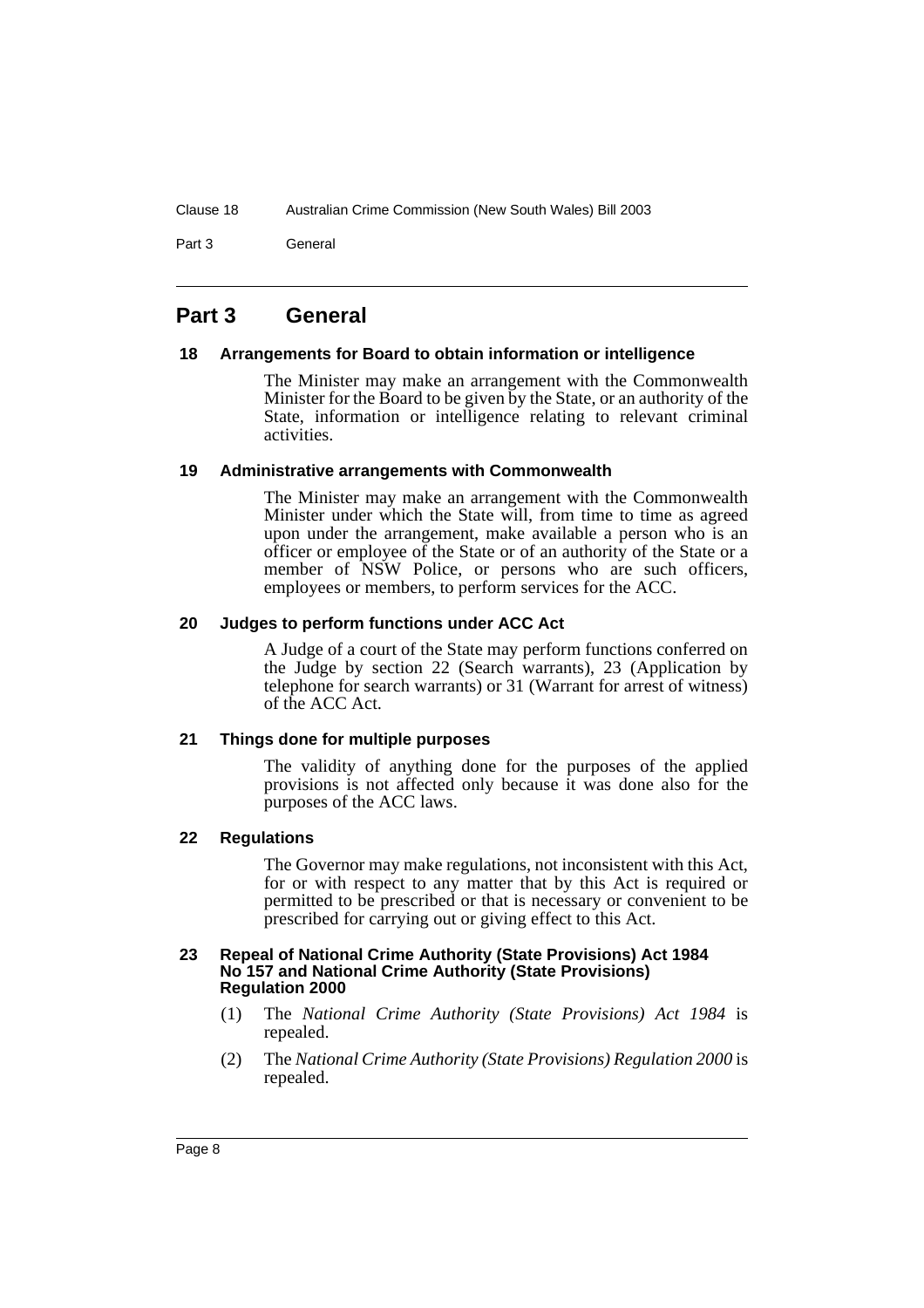Australian Crime Commission (New South Wales) Bill 2003 Clause 24

General **Part 3** 

## <span id="page-10-0"></span>**24 Amendment of other Acts and instruments**

Schedule 1 has effect.

## <span id="page-10-1"></span>**25 Savings, transitional and other provisions**

Schedule 2 has effect.

## <span id="page-10-2"></span>**26 Review of Act**

- (1) The Minister is to review this Act to determine whether the policy objectives of the Act remain valid and whether the terms of the Act remain appropriate for securing those objectives.
- (2) The review is to be undertaken as soon as possible after the period of 5 years from the date of assent to this Act.
- (3) A report on the outcome of the review is to be tabled in each House of Parliament within 12 months after the end of the period of 5 years.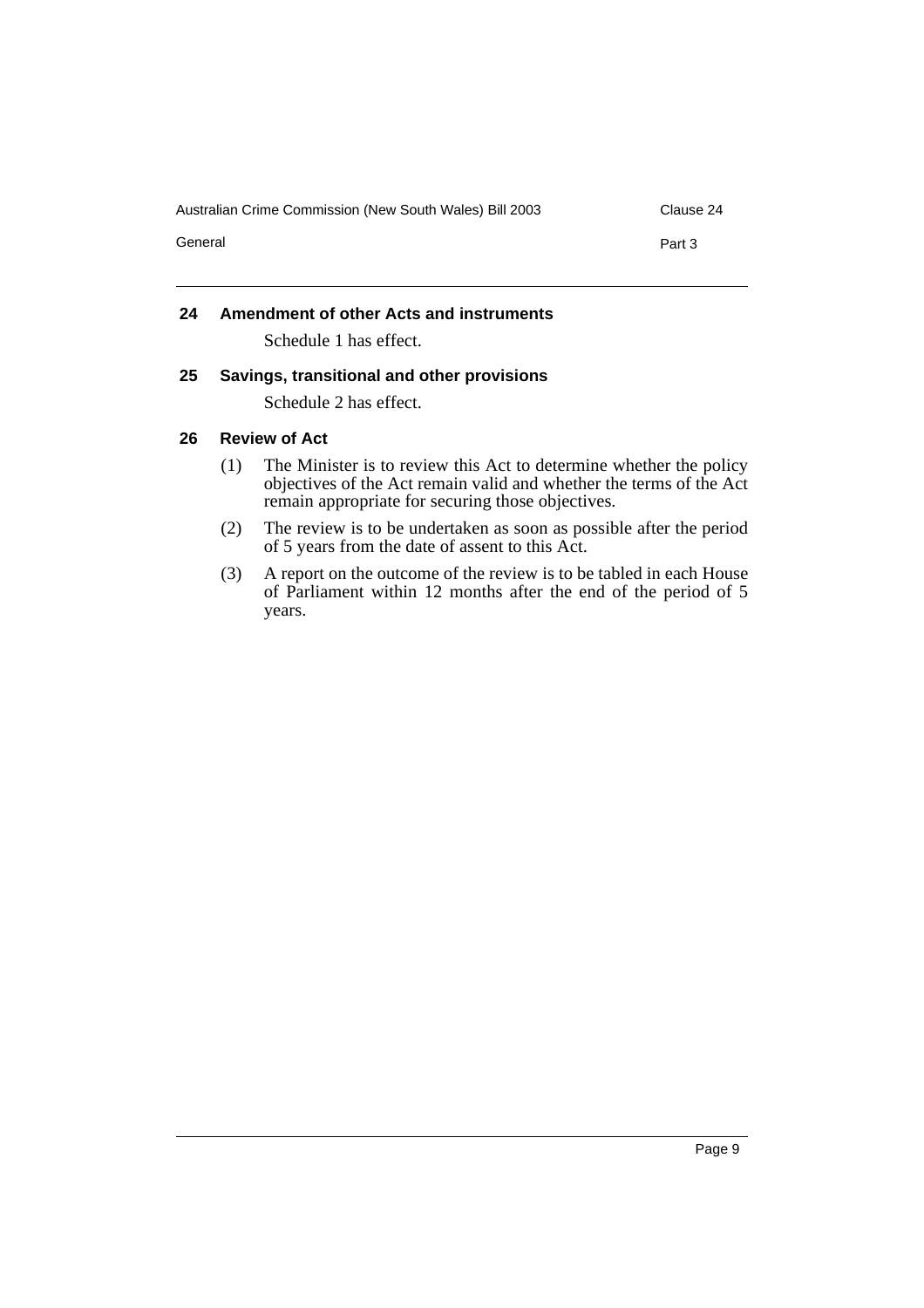Schedule 1 Amendment of other Acts and instruments

# <span id="page-11-0"></span>**Schedule 1 Amendment of other Acts and instruments**

(Section 24)

#### **1.1 Births, Deaths and Marriages Registration Regulation 2001**

#### **Clause 13 Persons who can apply for old birth certificate**

Omit clause 13 (1) (d) (iv). Insert instead: (iv) the Australian Crime Commission,

#### **1.2 Casino Control Act 1992 No 15**

#### **[1] Section 148 Secrecy**

Omit "National Crime Authority" from section 148 (6) (c).

Insert instead "Australian Crime Commission".

## **[2] Section 149 Information gathering for law enforcement purposes**

Omit "National Crime Authority" from paragraph (d) of the definition of *law enforcement agency* in section 149 (7).

Insert instead "Australian Crime Commission".

#### **1.3 Children (Detention Centres) Regulation 2000**

#### **[1] Clause 29 Correspondence with external bodies**

Omit "National Crime Authority" from the definition of *privileged letter* in clause 29 (1).

Insert instead "Australian Crime Commission".

## **[2] Clause 29 (3) (d)**

Omit the paragraph. Insert instead:

(d) the Australian Crime Commission, or

#### **1.4 Companion Animals Act 1998 No 87**

#### **Section 89 Confidentiality of certain information**

Omit section 89 (6) (b). Insert instead:

(b) the Australian Crime Commission,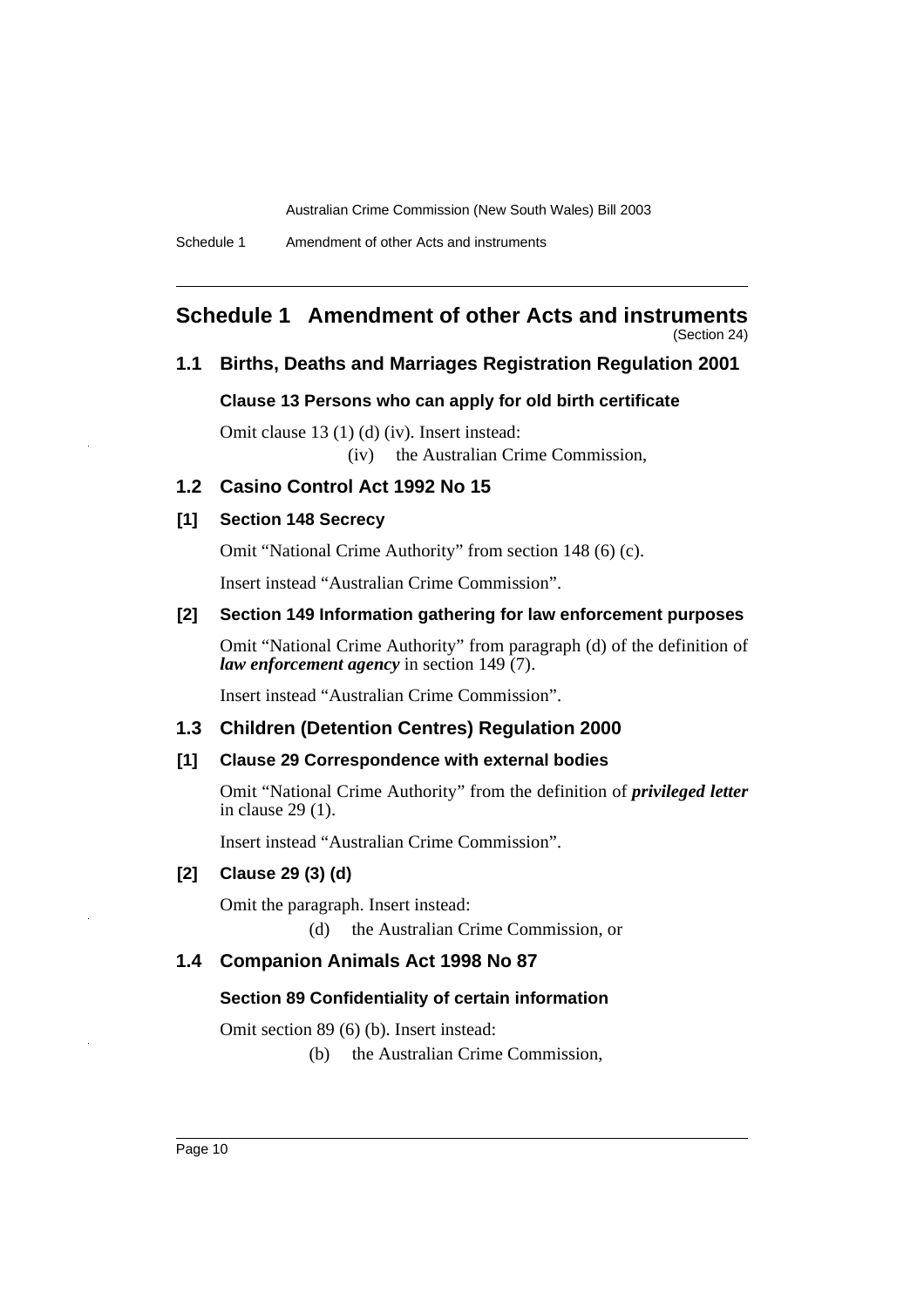## **1.5 Crimes (Administration of Sentences) Act 1999 No 93**

#### **Section 3 Interpretation**

Omit paragraph (d) of the definition of *law enforcement agency* in section  $3(\tilde{1})$ .

Insert instead:

(d) the Australian Crime Commission,

## **1.6 Crimes (Administration of Sentences) Regulation 2001**

#### **Dictionary**

Omit "National Crime Authority" from paragraph (b) of the definition of *exempt body*.

Insert instead "Australian Crime Commission".

## **1.7 Crimes (Detention after Arrest) Regulation 1998**

#### **[1] Clause 11 Order of preference in relation to custody managers**

Omit "National Crime Authority" from clause 11 (5).

Insert instead "Australian Crime Commission".

#### **[2] Part 2, Division 2, heading**

Omit the heading. Insert instead:

#### **Division 2 Custody managers for New South Wales Crime Commission or Australian Crime Commission investigations**

**[3] Clause 12 Custody managers for New South Wales Crime Commission or Australian Crime Commission investigations**

Omit "Authority" wherever occurring from clause 12 (1) and (2).

Insert instead "ACC".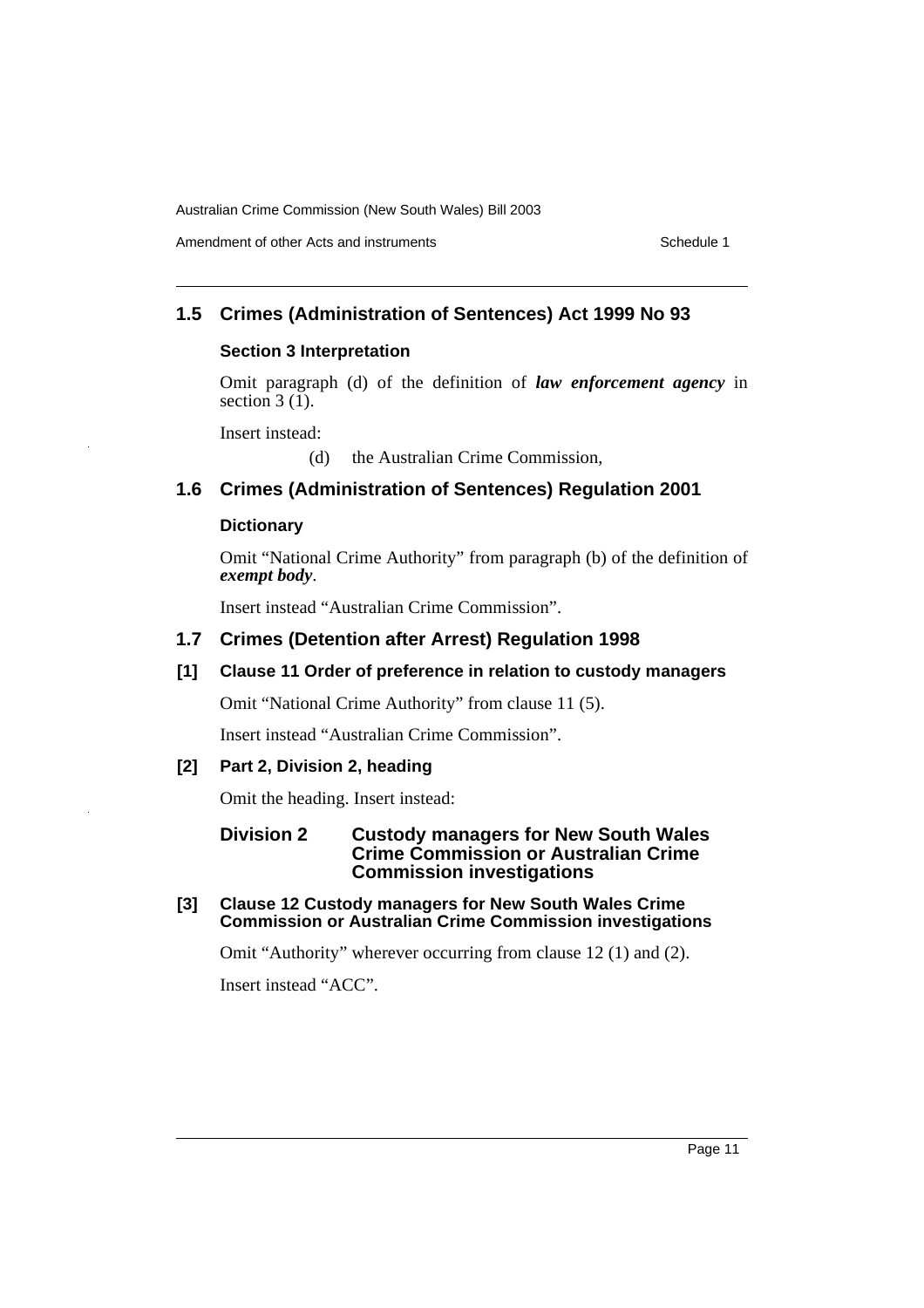Schedule 1 Amendment of other Acts and instruments

## **[4] Clause 12 (4), definition of "Authority"**

Omit the definition. Insert instead:

*ACC* means the Australian Crime Commission established under the *Australian Crime Commission Act 2002* of the Commonwealth.

#### **[5] Clause 12 (4), definition of "a member of the staff of the Authority"**

Omit the definition. Insert instead:

*a member of the staff of the ACC* has the same meaning as it has in the *Australian Crime Commission Act 2002* of the Commonwealth.

## **1.8 Criminal Records Act 1991 No 8**

**Section 13 Unlawful disclosure of information concerning spent convictions**

Omit paragraph (d) of the definition of *law enforcement agency* from section  $13(5)$ .

Insert instead:

(d) the Australian Crime Commission,

#### **1.9 Gambling (Two-up) Act 1998 No 115**

#### **Section 29 Secrecy**

Omit section 29 (5) (b). Insert instead:

(b) the Australian Crime Commission,

## **1.10 Gaming Machines Act 2001 No 127**

#### **Section 206 Secrecy**

Omit section 206 (5) (b). Insert instead:

(b) the Australian Crime Commission,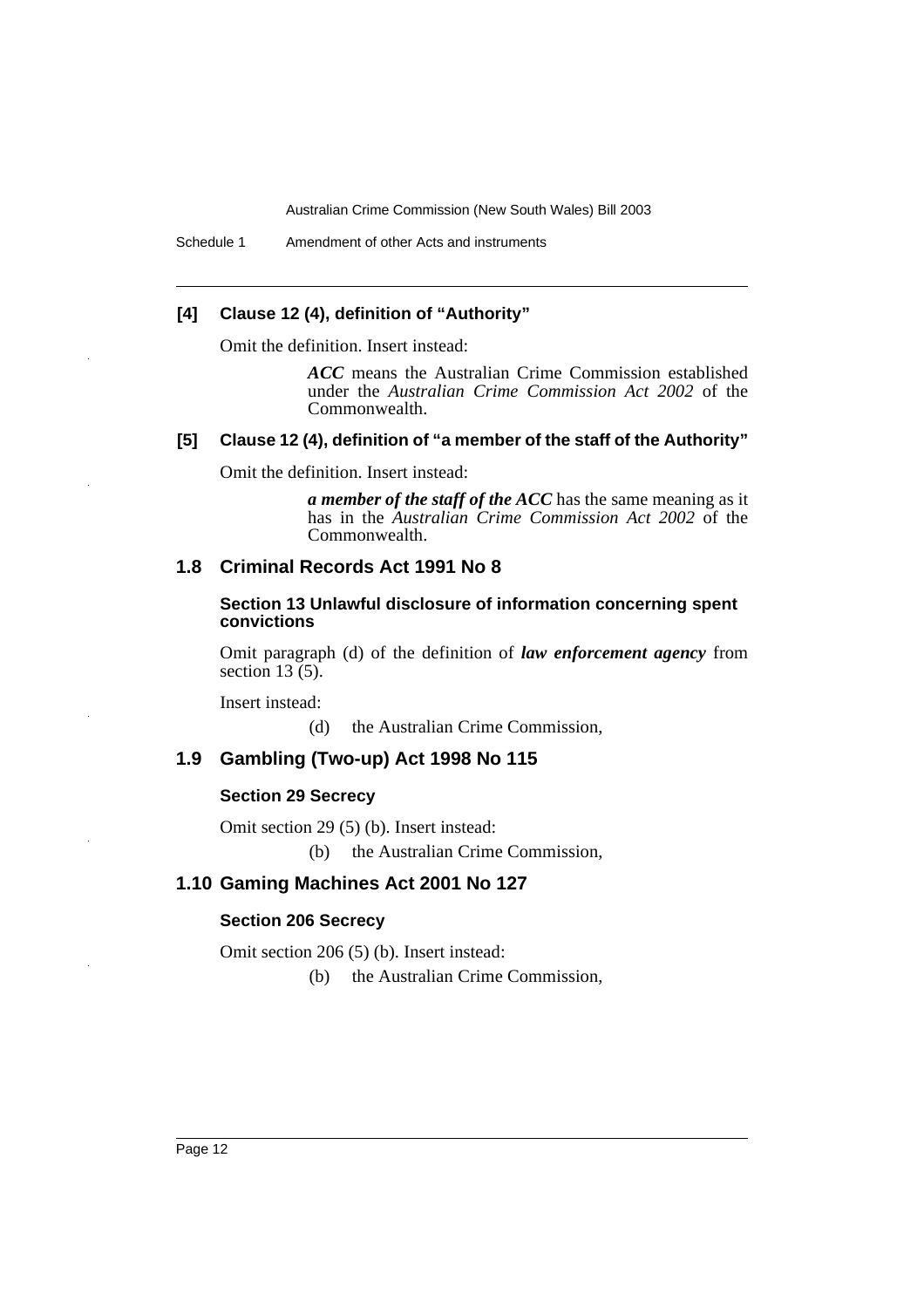Amendment of other Acts and instruments **Schedule 1** Schedule 1

## **1.11 Greyhound Racing Act 2002 No 38**

#### **Section 52 Secrecy**

Omit section 52 (5) (b). Insert instead: (b) the Australian Crime Commission,

## **1.12 Harness Racing Act 2002 No 39**

#### **Section 55 Secrecy**

Omit section 55 (5) (b). Insert instead: (b) the Australian Crime Commission,

#### **1.13 Health Records and Information Privacy Act 2002 No 71**

## **Section 4 Definitions**

Omit paragraph (d) of the definition of *law enforcement agency* in section  $4(1)$ .

Insert instead:

(d) the Australian Crime Commission,

## **1.14 Independent Commission Against Corruption Act 1988 No 35**

#### **Section 16 Co-operation with other agencies**

Omit "National Crime Authority" wherever occurring from section 16 (1) (b) and (3).

Insert instead "Australian Crime Commission".

#### **1.15 Jury Act 1977 No 18**

#### **[1] Section 68 Disclosure etc of identity or address of juror**

Omit section 68 (4) (e). Insert instead:

(e) the Australian Crime Commission,

#### **[2] Section 68A Soliciting information from or harassing jurors or former jurors**

Omit section 68A (4) (e). Insert instead:

(e) the Australian Crime Commission,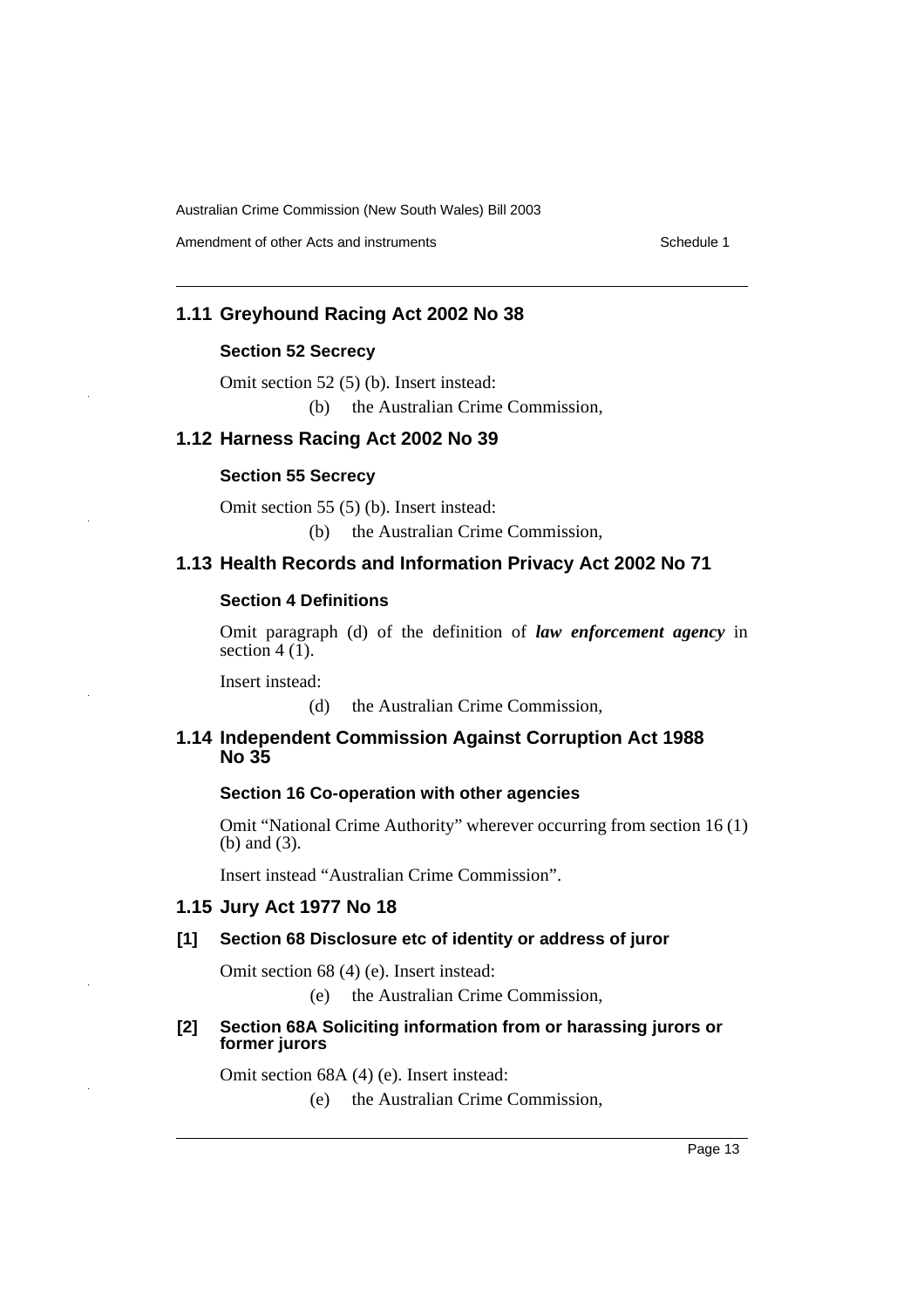Schedule 1 Amendment of other Acts and instruments

#### **1.16 Law Enforcement and National Security (Assumed Identities) Act 1998 No 154**

#### **Section 3 Definitions**

Omit paragraph (e) (ii) of the definition of *authorised agency*.

Insert instead:

(ii) the Australian Crime Commission,

## **1.17 Law Enforcement and National Security (Assumed Identities) Regulation 1999**

#### **[1] Clause 5 Authorised agencies**

Omit clause 5 (b). Insert instead:

(b) the Australian Crime Commission,

#### **[2] Clause 5A Chief executive officers of certain authorised agencies**

Omit clause 5A (b). Insert instead:

(b) in respect of the Australian Crime Commission—the Chief Executive Officer of the Commission,

#### **[3] Clause 6 Delegations**

Omit clause 6 (i). Insert instead:

(i) in respect of the Australian Crime Commission—an officer of the Australian Crime Commission nominated by the Chief Executive Officer of the Commission,

## **1.18 Law Enforcement (Controlled Operations) Act 1997 No 136**

#### **Section 3 Definitions**

Omit paragraph (e) (ii) of the definition of *law enforcement agency*.

Insert instead:

(ii) the Australian Crime Commission,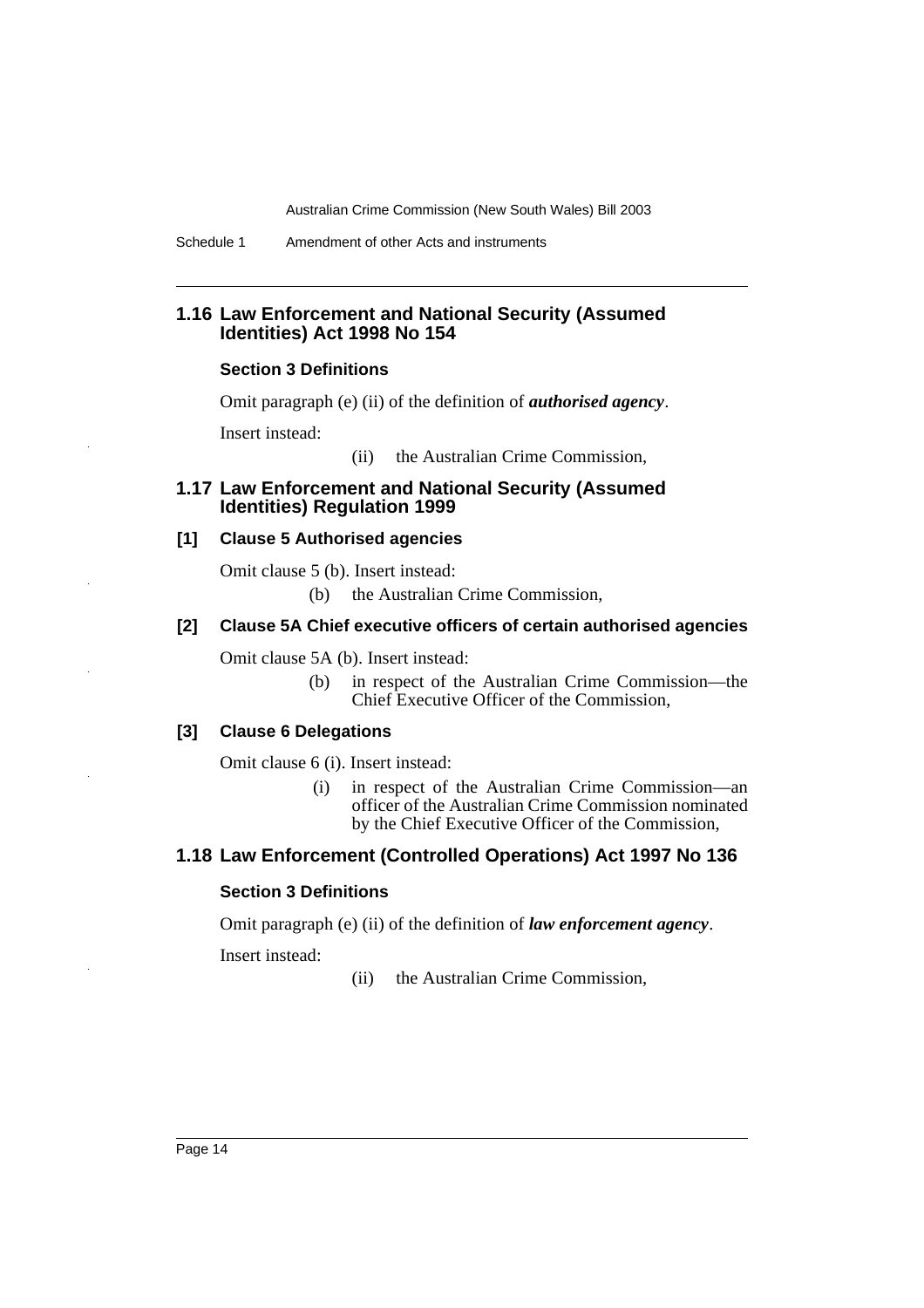Amendment of other Acts and instruments **Schedule 1** Schedule 1

## **1.19 Law Enforcement (Controlled Operations) Regulation 1998**

#### **[1] Clause 4A Prescribed law enforcement agencies: section 3**

Omit "the National Crime Authority".

Insert instead "the Australian Crime Commission".

#### **[2] Clause 13 Delegations: section 29**

Omit clause 13 (f). Insert instead:

(f) in respect of the Australian Crime Commission—an officer of the Australian Crime Commission nominated by the Chief Executive Officer of the Commission,

## **1.20 Law Enforcement (Powers and Responsibilities) Act 2002 No 103**

#### **Section 183 Restrictions on publication**

Omit paragraph (f) of the definition of *law enforcement agency* in section  $183(3)$ .

Insert instead:

(f) the Australian Crime Commission,

#### **1.21 Liquor Act 1982 No 147**

#### **Section 155A Secrecy**

Omit the second bullet point from section 155A (5). Insert instead:

• the Australian Crime Commission,

## **1.22 New South Wales Crime Commission Act 1985 No 117**

#### **Section 24 The Management Committee**

Omit section 24 (1) (c). Insert instead:

(c) one shall be the Chair of the Board of the Australian Crime Commission, and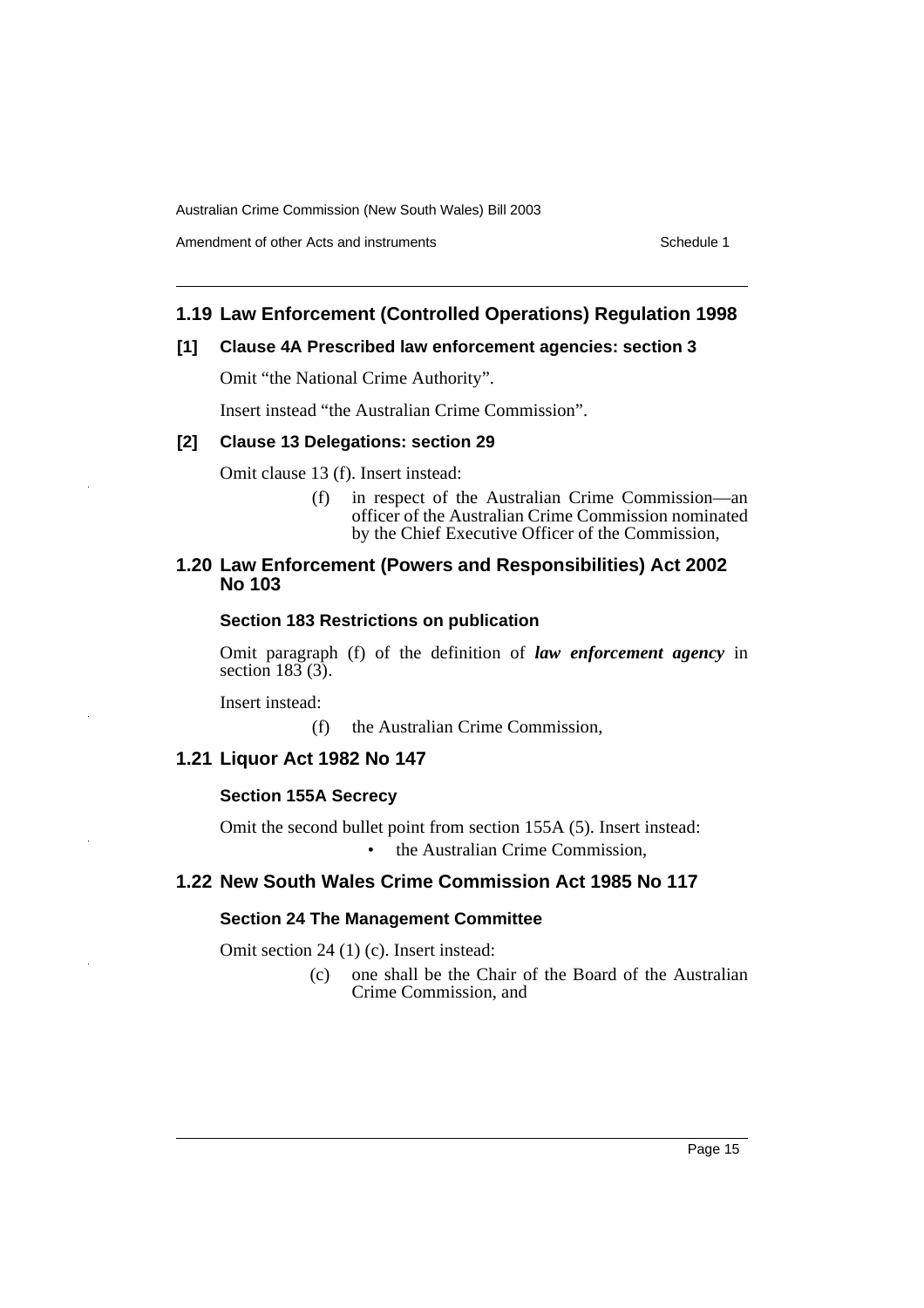Schedule 1 Amendment of other Acts and instruments

## **1.23 Police Integrity Commission Act 1996 No 28**

#### **Section 18 Co-operation with other agencies**

Omit paragraph (h) of the definition of *investigative agency* in section  $18(5)$ .

Insert instead:

(h) the Australian Crime Commission, or

#### **1.24 Police Powers (Internally Concealed Drugs) Act 2001 No 31**

#### **Section 39 Restrictions on publication**

Omit paragraph (f) of the definition of *law enforcement agency* in section  $39(3)$ .

Insert instead:

(f) the Australian Crime Commission,

## **1.25 Privacy and Personal Information Protection Act 1998 No 133**

#### **Section 3 Definitions**

Omit paragraph (d) of the definition of *law enforcement agency*.

Insert instead:

(d) the Australian Crime Commission,

#### **1.26 Public Lotteries Act 1996 No 86**

#### **Section 80 Secrecy**

Omit section 80 (5) (b). Insert instead:

(b) the Australian Crime Commission,

## **1.27 Registered Clubs Act 1976 No 31**

#### **Section 72C Secrecy**

Omit the second bullet point from section 72C (5). Insert instead:

• the Australian Crime Commission.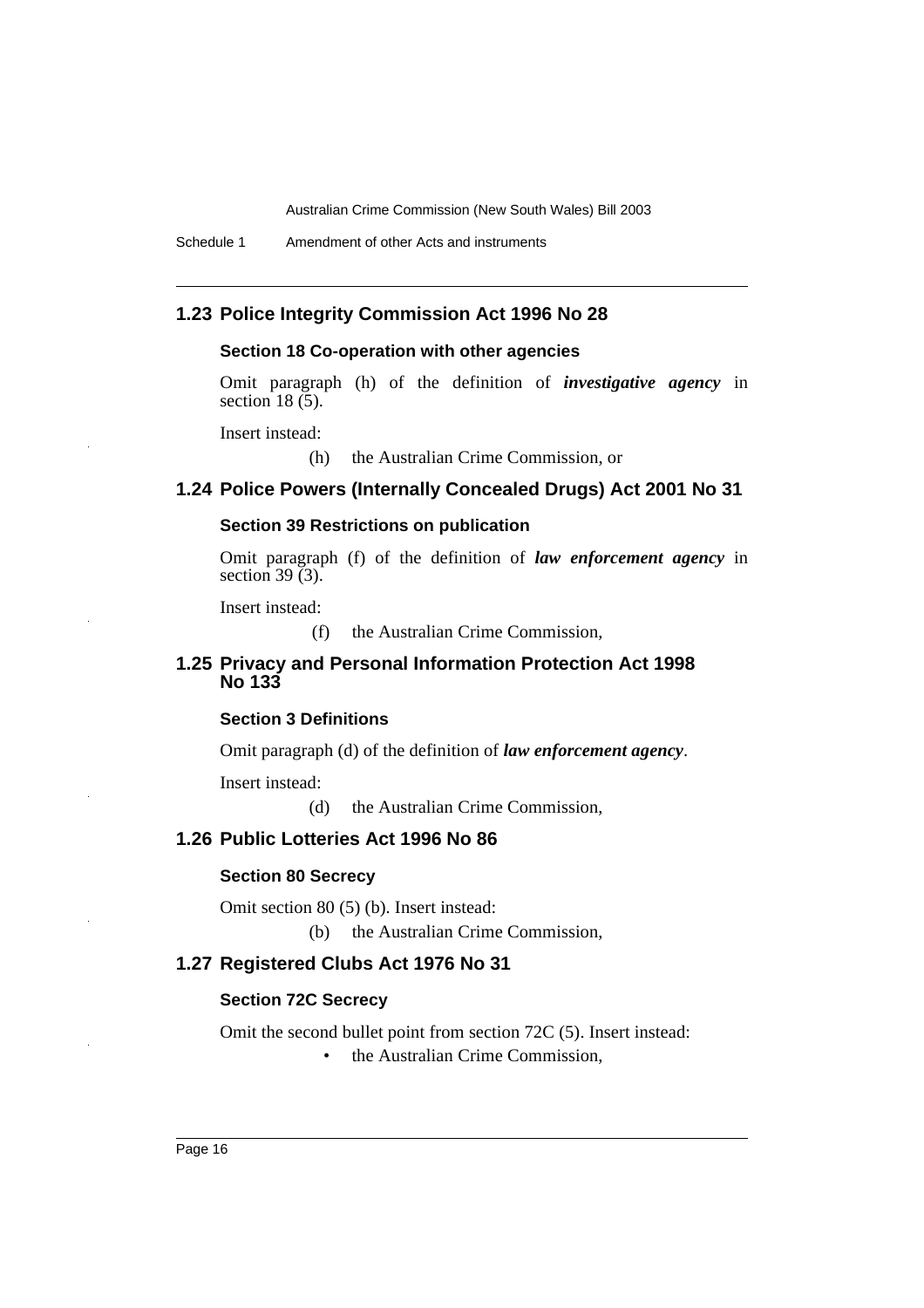Amendment of other Acts and instruments **Schedule 1** Schedule 1

## **1.28 Revenue Laws (Reciprocal Powers) Act 1987 No 86**

#### **[1] Section 12 Provision of information to certain Commonwealth and State officers**

Omit section 12 (1) (c). Insert instead:

- (c) the Australian Crime Commission, or a person authorised by that Commission, for the purposes of the administration or execution of:
	- (i) the *Australian Crime Commission Act 2002* of the Commonwealth, or
	- (ii) a law of a State that makes provision for the operation of that Commission in that State,

## **[2] Section 12 (3) (b) (iv)**

Omit the subparagraph. Insert instead:

(iv) the *Australian Crime Commission Act 2002* of the Commonwealth or a law of a State that makes provision for the operation of that Commission in that State, or

## **1.29 Roads Act 1993 No 33**

#### **Section 250A Approved camera recording devices—toll offences**

Omit section 250A (5) (b). Insert instead:

(b) the Australian Crime Commission,

## **1.30 Royal Commissions Act 1923 No 29**

#### **Section 12A Communication of information etc**

Omit paragraph (g) of the definition of *law enforcement agency* in section  $12\overline{A}$  (3).

Insert instead:

(g) the Australian Crime Commission,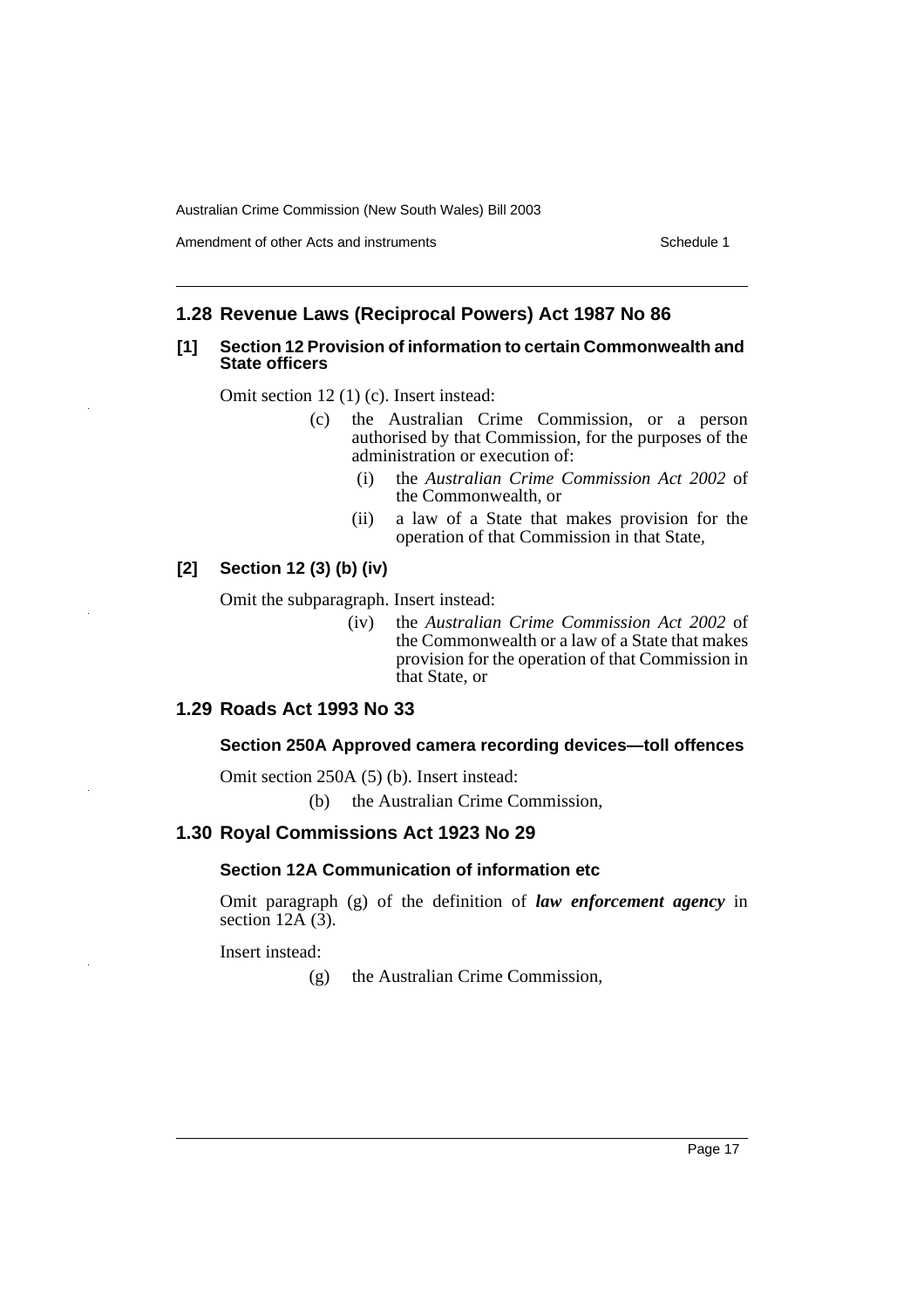Schedule 1 Amendment of other Acts and instruments

## **1.31 State Records Act 1998 No 17**

#### **Section 73 Authority's duty of confidentiality**

Omit section 73 (5) (b). Insert instead:

(b) the Australian Crime Commission,

#### **1.32 State Revenue Legislation Amendment Act 2002 No 108**

#### **Schedule 7 Amendment of Taxation Administration Act 1996**

Omit section 82 (g) of the *Taxation Administration Act 1996* (as inserted by Schedule 7 [8]).

Insert instead:

- (g) to the Australian Crime Commission, or a person authorised by that Commission, for the purposes of the administration or execution of:
	- (i) the *Australian Crime Commission Act 2002* of the Commonwealth, or
	- (ii) a law of a State or Territory that makes provision for the operation of that Commission in that State or Territory, or

#### **1.33 Telecommunications (Interception) (New South Wales) Act 1987 No 290**

#### **Section 3 Definitions**

Omit paragraph (b) of the definition of *agency* in section 3 (1).

Insert instead:

(b) the Australian Crime Commission,

#### **1.34 Totalizator Act 1997 No 45**

#### **Section 105 Secrecy**

Omit section 105 (5) (b). Insert instead:

(b) the Australian Crime Commission,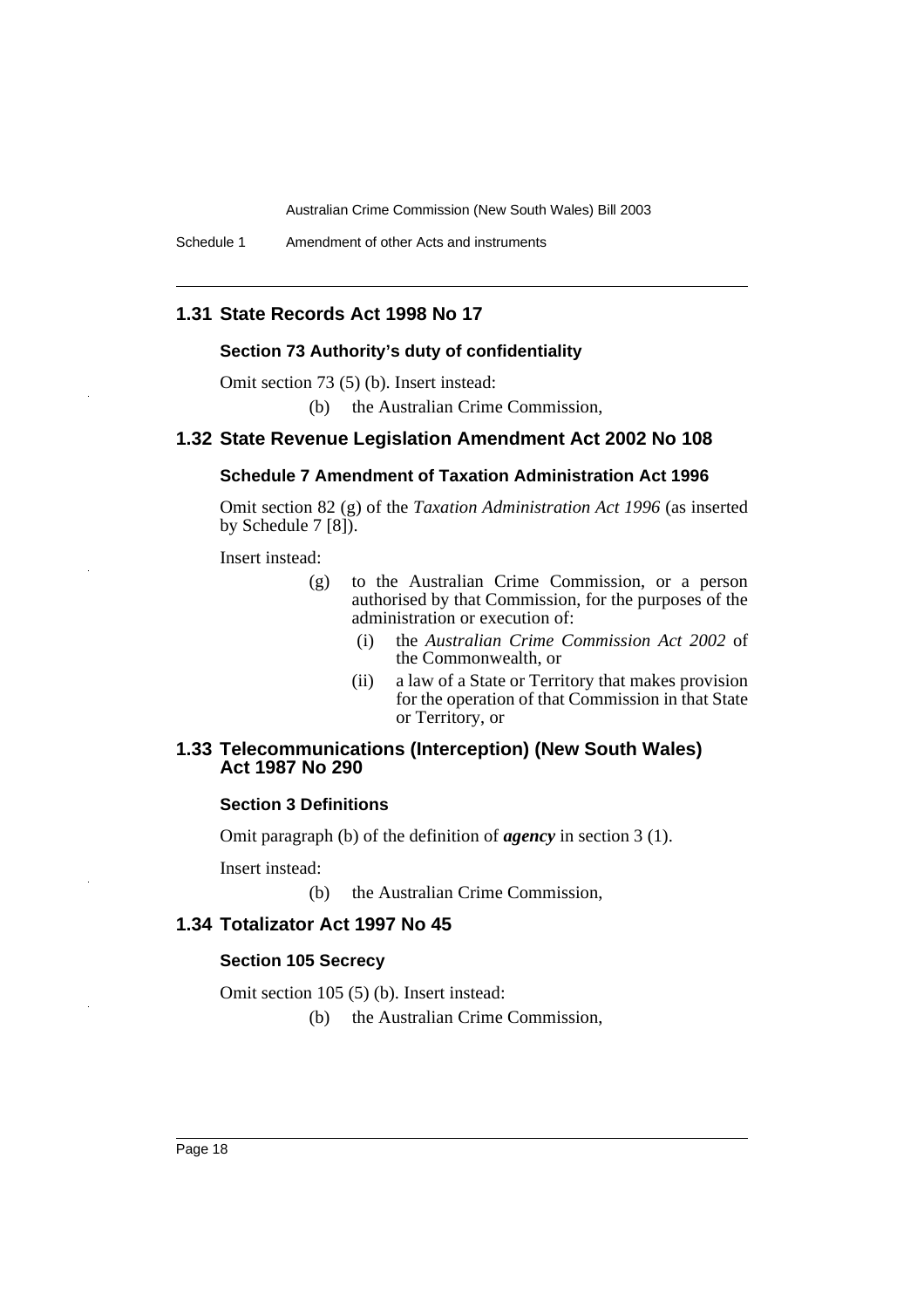Amendment of other Acts and instruments Schedule 1

## **1.35 Witness Protection Act 1995 No 87**

## **Section 3 Definitions**

Omit paragraph (c) of the definition of *approved authority*. Insert instead: (c) the Chief Executive Officer of the Australian Crime Commission, or

# **1.36 Workplace Video Surveillance Act 1998 No 52**

## **Section 3 Definitions**

Omit paragraph (g) of the definition of *law enforcement agency*.

Insert instead:

(g) the Australian Crime Commission,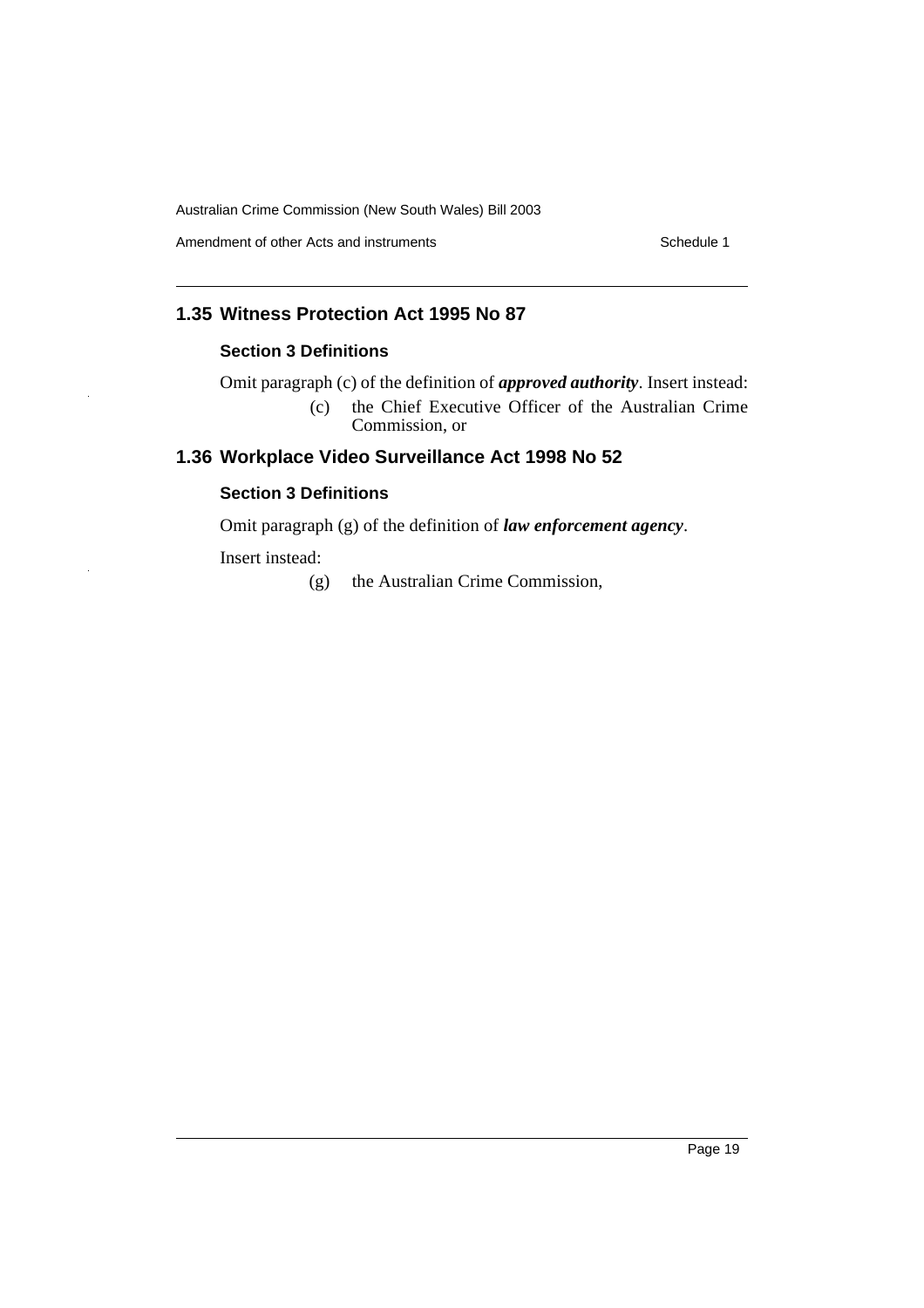Schedule 2 Savings, transitional and other provisions

# <span id="page-21-0"></span>**Schedule 2 Savings, transitional and other provisions**

(Section 25)

#### **1 Terms used in this Schedule**

(1) In this Schedule:

*NCA investigation* means an investigation under section 5 (4) of the NCA (State Provisions) Act.

*NCA (State Provisions) Act* means the *National Crime Authority (State Provisions) Act 1984*.

(2) In this Schedule, a reference to a section of the applied provisions is a reference to a section of the ACC Act that is an applied provision.

#### **2 Certain investigations taken to be special investigations**

If an investigation that the ACC is conducting under the applied provisions (the *ACC investigation*) relates to a matter into which an NCA investigation had been commenced but not completed before 1 January 2003, the Board of the ACC is taken to have determined, in writing, that the ACC investigation is a special investigation.

#### **3 Assembling and giving evidence obtained by NCA**

If:

- (a) before 1 January 2003, the National Crime Authority obtained evidence of a kind referred to in section 6 (1) of the NCA (State Provisions) Act, but
- (b) the National Crime Authority has not assembled and given the evidence as mentioned in that subsection before 1 January 2003,

section 12 (1) of the applied provisions applies as if that evidence had been obtained by the ACC in carrying out an ACC operation/ investigation.

#### **4 Limitation on challenges to validity of references**

Section 8 of the NCA (State Provisions) Act continues to apply in relation to a reference made under that Act as if that section had not been repealed by this Act.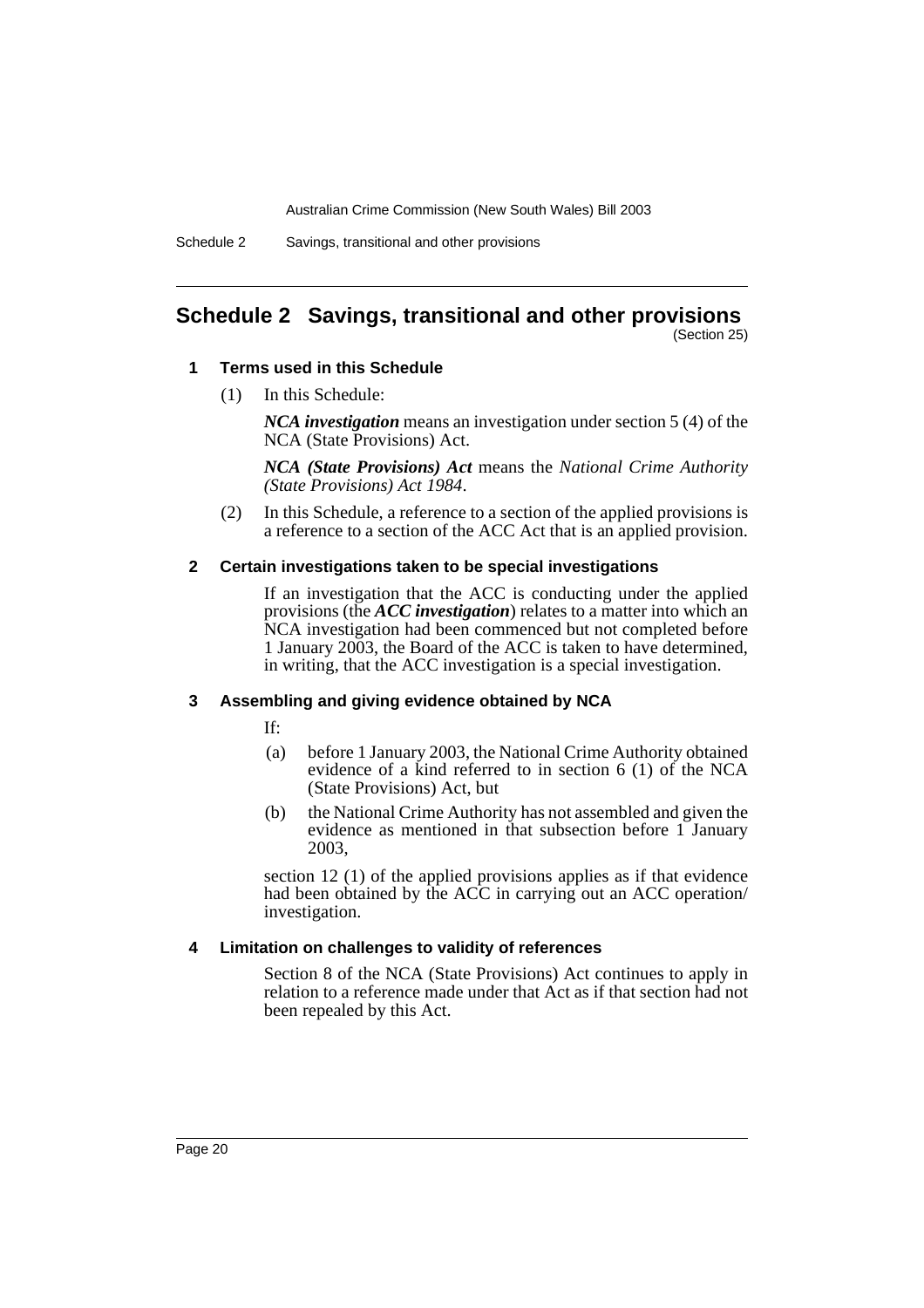Savings, transitional and other provisions Schedule 2 and Schedule 2 and Schedule 2

#### **5 Arrangements to obtain information or intelligence**

An arrangement that was in force under section 11 of the NCA (State Provisions) Act immediately before 1 January 2003 has effect as if it had been made under section 18.

#### **6 Things seized under search warrants**

If a thing seized pursuant to a warrant under section 12 of the NCA (State Provisions) Act is in the ACC's possession, section 22 (8) and (9) of the applied provisions apply to that thing as if it had been seized pursuant to a warrant under section 22 of the applied provisions.

#### **7 Directions as to publication**

- (1) If a direction was in force under section 16 (9) of the NCA (State Provisions) Act immediately before 1 January 2003:
	- (a) the direction has effect, and
	- (b) section 25A (10), (11) and (14) (b) of the applied provisions apply to the direction as if it were a direction under section 25A (9) of the applied provisions.
- (2) Section 25A (12) and (13) of the applied provisions, so far as they relate to the CEO, apply to evidence in relation to which a direction was given under section 16 (9) of the NCA (State Provisions) Act as if it were evidence given before an examiner in relation to which the examiner has given a direction under section 25A (9) of the applied provisions.

#### **8 Disclosure of summons or notice**

If a notation made in connection with an NCA investigation was in force under section 18A of the NCA (State Provisions) Act immediately before 1 January 2003:

- (a) the notation has effect, and
- (b) section 29B of the applied provisions applies to the summons or notice containing the notation, and
- (c) if there is an ACC operation/investigation relating to the matter to which the NCA investigation related, section 29A (4) and (5) of the applied provisions apply as if the notation had been made in connection with the ACC operation/investigation.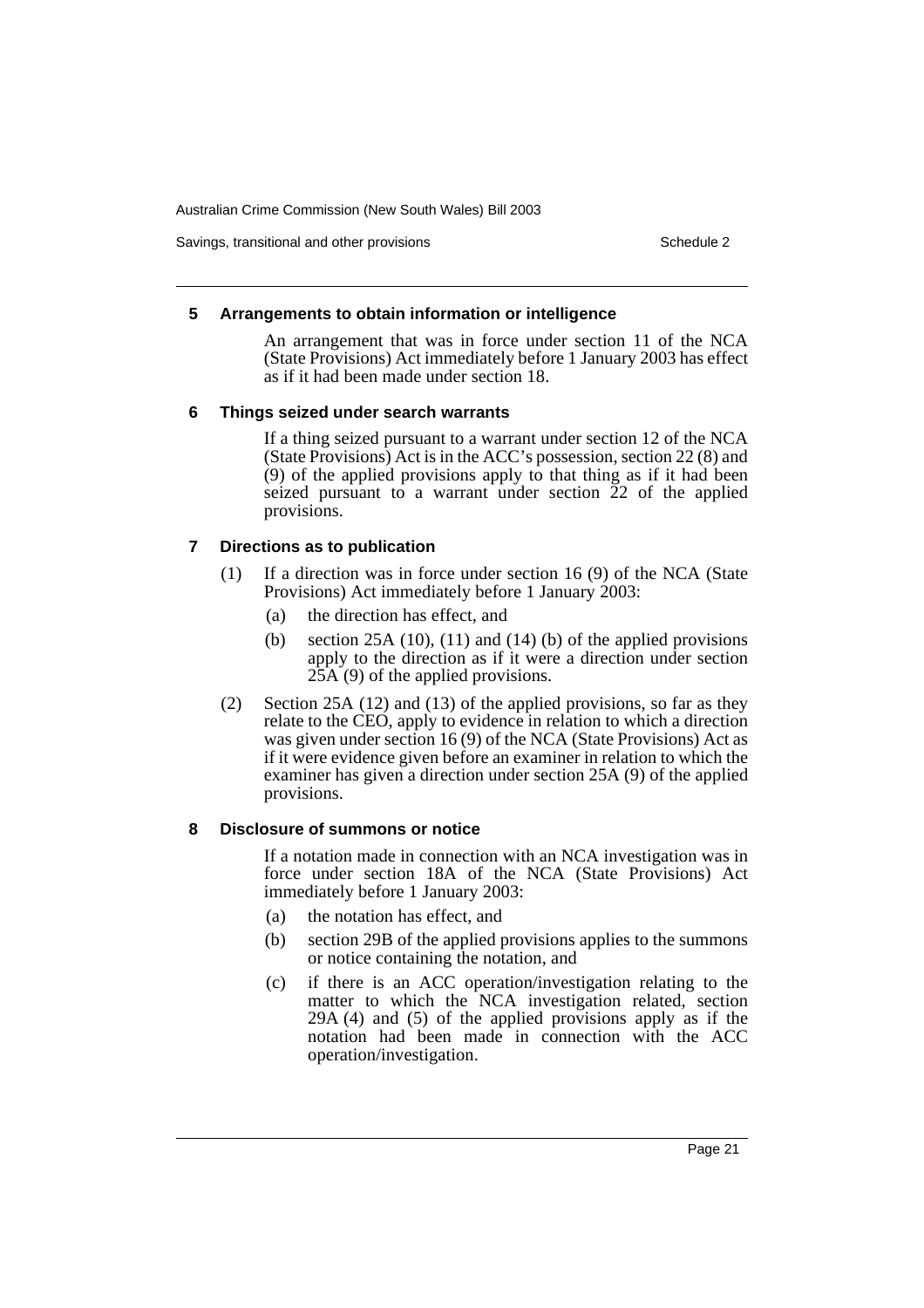Schedule 2 Savings, transitional and other provisions

#### **9 Witness protection**

Arrangements that were in effect under section 24 of the NCA (State Provisions) Act immediately before 1 January 2003 have effect as if they had been made under section 34 of the applied provisions.

#### **10 Administrative arrangements in relation to NCA**

An arrangement that was in force under section 28 (b) of the NCA (State Provisions) Act immediately before 1 January 2003 has effect as if it had been made under section 19.

#### **11 Secrecy obligations**

(1) In this clause:

*former official* means a person who was, at any time, a person to whom section 31 of the NCA (State Provisions) Act applied.

- (2) Section 51 (2) and (3) of the applied provisions extend to a former official (whether or not he or she is or has been a person to whom section 51 of the applied provisions applies) as if:
	- (a) references in section 51 of the applied provisions to this Act or to a corresponding Act of another State included references to the NCA (State Provisions) Act or to a corresponding Act of another State, and
	- (b) the reference in section 51 (3) (b) of the applied provisions to an investigation carried out by the ACC included a reference to an investigation carried out by the National Crime Authority before 1 January 2003.

#### **12 Validation of administrative actions**

The *Co-operative Schemes (Administrative Actions) Act 2001* (the *validation Act*) applies to administrative actions that have been taken, or have purportedly been taken, under the NCA (State Provisions) Act as if:

- (a) the NCA (State Provisions) Act were a relevant State Act for the purposes of the validation Act, and
- (b) for the purposes of the validation Act, the "commencement time" in relation to the NCA (State Provisions) Act were the time when section 23 comes into operation.